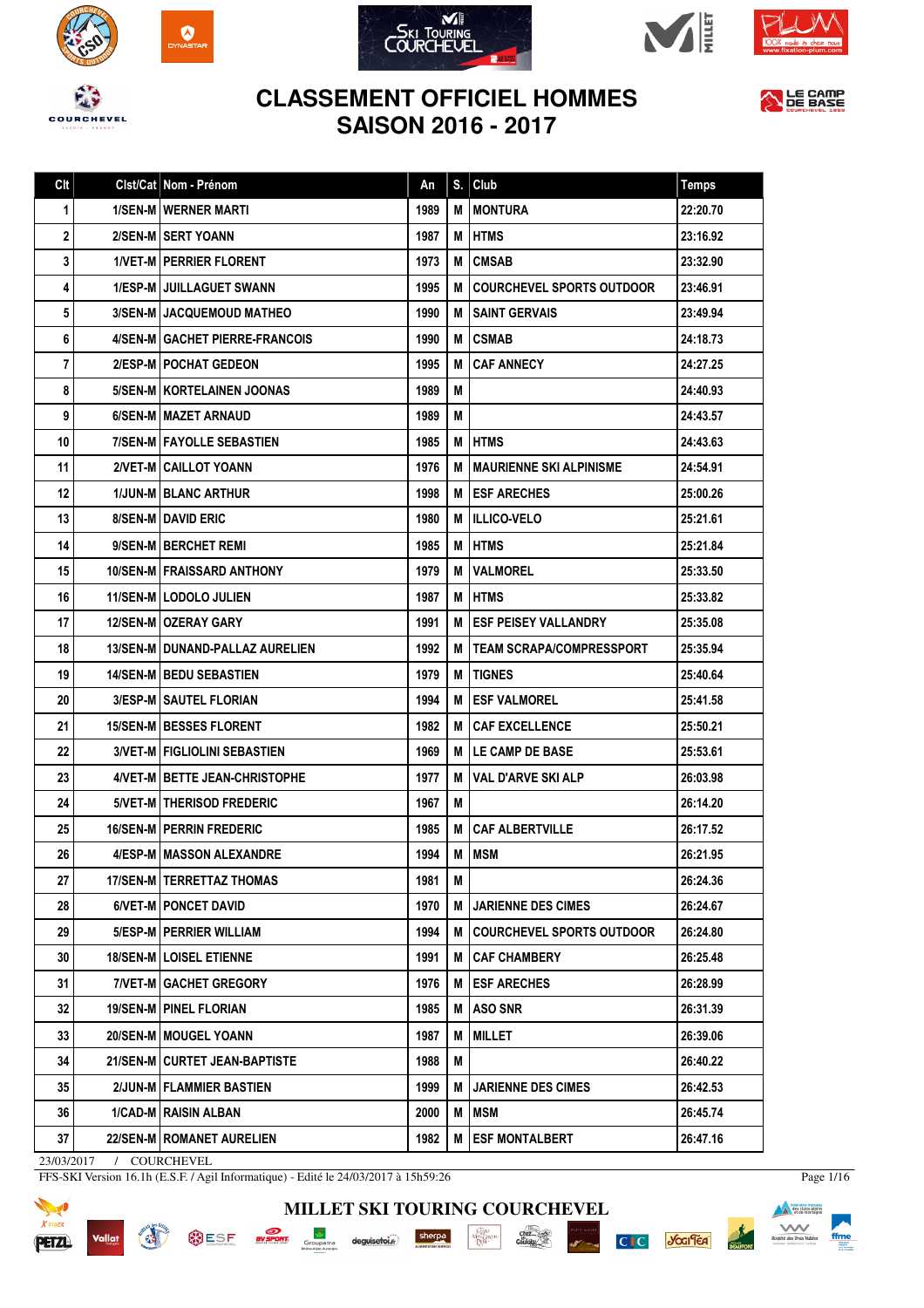| Clt | Clst/Cat   Nom - Prénom             | An   | S. | Club                              | <b>Temps</b> |
|-----|-------------------------------------|------|----|-----------------------------------|--------------|
| 38  | 6/ESP-M   POLLET-VILLARD YANN       | 1994 | М  | <b>LA CLUSAZ</b>                  | 26:54.96     |
| 39  | 23/SEN-M GIRARDO FRANCOIS-XAVIER    | 1978 | M  | <b>HTMS</b>                       | 26:58.19     |
| 40  | <b>8/VET-M I NAVE BENOIT</b>        | 1967 | М  | <b>CMSAB</b>                      | 26:58.65     |
| 41  | 7/ESP-M   BATTUZ JONATHAN           | 1995 | M  | <b>HTMS</b>                       | 27:03.00     |
| 42  | <b>24/SEN-MICORNU SULIVAN</b>       | 1984 | M  |                                   | 27:04.36     |
| 43  | 25/SEN-M MAZAN FREDERI              | 1981 | M  | <b>JARIENNE DES CIMES</b>         | 27:04.78     |
| 44  | 26/SEN-M   DOBERT STEEVE            | 1980 | M  |                                   | 27:05.83     |
| 45  | <b>27/SEN-M   MANON KEVIN</b>       | 1987 | M  | <b>CMSAB</b>                      | 27:08.05     |
| 46  | 28/SEN-M BEDOY LOIC                 | 1991 | M  | MSM                               | 27:09.39     |
| 47  | 29/SEN-M   PELLICIER ALEXANDRE      | 1981 | M  |                                   | 27:13.48     |
| 48  | <b>30/SEN-MIBARTHELEMY MATTHIEU</b> | 1982 | M  | l BGSA                            | 27:14.16     |
| 49  | 31/SEN-M DELLOYE GREGOIRE           | 1978 | M  | <b>CHAMPAGNY GLACE MONTAGNE</b>   | 27:22.21     |
| 50  | <b>32/SEN-M MAGISSON NICOLAS</b>    | 1981 | M  |                                   | 27:37.24     |
| 51  | <b>3/JUN-M SILVESTRE KILLIAN</b>    | 1999 | M  | <b>IHTMS</b>                      | 27:38.27     |
| 52  | <b>4/JUN-M I DULAC QUENTIN</b>      | 1999 | M  | <b>ATMA.SKI</b>                   | 27:48.00     |
| 53  | <b>8/ESP-M   ALLERME CHARLY</b>     | 1994 | М  | <b>CLUB DES SPORTS VALMOREL</b>   | 27:52.50     |
| 54  | 5/JUN-M CARCEY-COLLET HUGO          | 1999 | M  | <b>CAF ALBERTVILLE</b>            | 27:55.84     |
| 55  | 33/SEN-M GAILLARD JEREMIE           | 1992 | M  |                                   | 27:58.85     |
| 56  | <b>34/SEN-M   DIETLIN HUGO</b>      | 1992 | M  | <b>ESF COURCHEVEL 1550</b>        | 28:02.73     |
| 57  | 9/ESP-M LLYOD DONOVAN               | 1995 | M  |                                   | 28:03.19     |
| 58  | 9/VET-M PUSSET EMMANUEL             | 1973 | M  | <b>JARIENNE DES CIMES</b>         | 28:06.06     |
| 59  | 35/SEN-M GLEZ FREDERIC              | 1983 | M  | <b>ESF PEISEY VALLANDRY</b>       | 28:06.57     |
| 60  | <b>36/SEN-M CHENAL RAPHAEL</b>      | 1990 | M  | <b>ESC GRANIER - TEAM BOAR</b>    | 28:07.74     |
| 61  | <b>37/SEN-M   PERRIER NICOLAS</b>   | 1983 | M  | <b>ESF CHAMROUSSE</b>             | 28:07.83     |
| 62  | <b>38/SEN-MIBOIS DENIS</b>          | 1982 | М  | <b>HTMS</b>                       | 28:10.04     |
| 63  | 39/SEN-M   MARTEAU ERIC             | 1979 | M  |                                   | 28:13.27     |
| 64  | 6/JUN-M FRIONNET JEAN               | 1997 |    | M <b>IESF COURCHEVEL 1850</b>     | 28:16.63     |
| 65  | <b>10/VET-M   DULAC VINCENT</b>     | 1964 |    | <b>M IMAURIENNE SKI ALPINISME</b> | 28:18.37     |
| 66  | 10/ESP-M CHENAL JORDAN              | 1996 | M  | HTMS                              | 28:25.58     |
| 67  | <b>11/VET-M GONTHARET GILLES</b>    | 1965 | M  | <b>IHTMS</b>                      | 28:26.92     |
| 68  | 40/SEN-M   BALDUZZI JULIEN          | 1990 | M  | <b>FAVERGES</b>                   | 28:32.14     |
| 69  | 7/JUN-M ALLEMOZ THEO                | 1999 | M  | <b>CAF ALBERTVILLE</b>            | 28:32.64     |
| 70  | 11/ESP-M   MOLLIET BENOIT           | 1996 | M  |                                   | 28:34.00     |
| 71  | <b>12/VET-M   VALLIER STEPHANE</b>  | 1972 | M  | <b>VALMOREL</b>                   | 28:41.44     |
| 72  | 13/VET-M ALLERME ERIC               | 1965 | M  | <b>CLUB DE VALMOREL</b>           | 28:41.83     |
| 73  | 41/SEN-M CHALONS ARNAUD             | 1980 | M  | <b>CAF ALBERTVILLE</b>            | 28:42.66     |
| 74  | <b>14/VET-M COTE FREDERIC</b>       | 1973 | м  | <b>ESF PEISEY VALLANDRY</b>       | 28:50.45     |
| 75  | 8/JUN-M LASSIAZ FRANCOIS            | 1998 | м  | <b>ETOILE DU CORMET</b>           | 28:50.56     |
| 76  | <b>15/VET-M   TERRIN CARL</b>       | 1971 | M  | HTMS                              | 28:50.66     |
| 77  | 16/VET-M LEFORT NICOLAS             | 1971 | M  | <b>MSM</b>                        | 28:52.04     |
| 78  | <b>17/VET-M   GERARD SEBASTIEN</b>  | 1975 | M  | <b>CMSAB</b>                      | 28:52.11     |
| 79  | <b>18/VET-M   CHEVALIER LAURENT</b> | 1971 | M  | <b>CAF ALBERTVILLE</b>            | 28:54.74     |

FFS-SKI Version 16.1h (E.S.F. / Agil Informatique) - Edité le 24/03/2017 à 15h59:27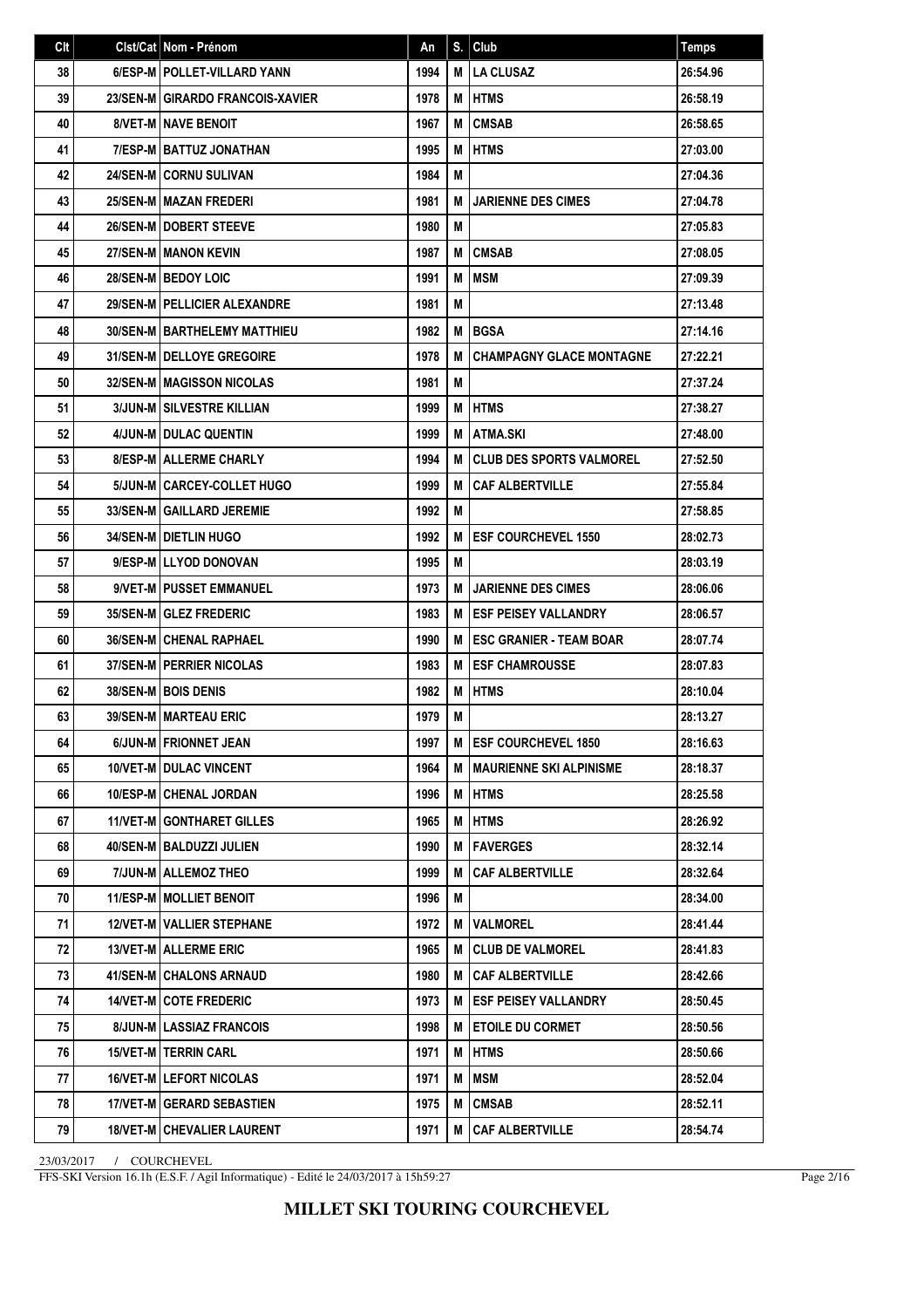| Clt | Clst/Cat   Nom - Prénom             | An   | S. | Club                             | <b>Temps</b> |
|-----|-------------------------------------|------|----|----------------------------------|--------------|
| 80  | 9/JUN-M GONTHARET HUGO              | 1999 | М  | <b>HTMS</b>                      | 28:57.16     |
| 81  | <b>19/VET-M ALLANOS ETIENNE</b>     | 1964 | M  | <b>MSM</b>                       | 29:04.54     |
| 82  | <b>20/VET-M I MATER NICOLAS</b>     | 1974 | М  | <b>ESF COURCHEVEL 1550</b>       | 29:05.95     |
| 83  | 42/SEN-M GACHET ARNAUD              | 1987 | M  | <b>CSMAB</b>                     | 29:06.72     |
| 84  | <b>43/SEN-M GALLAND BENJAMIN</b>    | 1983 | М  | <b>EMHM</b>                      | 29:08.07     |
| 85  | <b>21/VET-M POPOVITSCH YANN</b>     | 1974 | M  | <b>COURCHEVEL SPORTS OUTDOOR</b> | 29:11.29     |
| 86  | 22/VET-M SIBUET-BECQUET MICHEL      | 1966 | M  | <b>ESF LES SAISIES</b>           | 29:11.63     |
| 87  | 44/SEN-M   VERNEY ADRIEN            | 1988 | М  |                                  | 29:13.48     |
| 88  | 45/SEN-M JACQUARD PASCAL            | 1979 | M  | <b>CAF FAVERGES</b>              | 29:24.75     |
| 89  | 23/VET-M JORIOZ THIERRY             | 1970 | M  | <b>HTMS</b>                      | 29:30.96     |
| 90  | 24/VET-M SIMOND PASCAL              | 1967 | M  |                                  | 29:37.81     |
| 91  | 2/CAD-MILIONS MALO                  | 2002 | M  |                                  | 29:40.81     |
| 92  | <b>46/SEN-M   RONDOUIN MATTHIEU</b> | 1981 | М  |                                  | 29:41.95     |
| 93  | <b>25/VET-MISOYARD HERVE</b>        | 1968 | М  |                                  | 29:42.04     |
| 94  | <b>26/VET-M I SIMON ALEXANDRE</b>   | 1976 | M  | DSA                              | 29:46.61     |
| 95  | 47/SEN-M COSTAZ YANNICK             | 1980 | М  | ESF AIME 2000                    | 29:47.11     |
| 96  | <b>12/ESP-M COMBREAS SYDNEY</b>     | 1994 | М  | <b>ESF LA PLAGNE MONTALBERT</b>  | 29:52.01     |
| 97  | <b>10/JUN-M CHARVOLIN ANTOINE</b>   | 1997 | М  | <b>SKI NORDIC BELLEDONNE</b>     | 29:55.73     |
| 98  | <b>48/SEN-M   PROUST ALEXANDRE</b>  | 1982 | M  | <b>COURCHEVEL SPORTS OUTDOOR</b> | 29:56.69     |
| 99  | 27/VET-M BERDUGO SERGE              | 1970 | M  | <b>CSMAB</b>                     | 29:58.25     |
| 100 | 49/SEN-M   MICHELUZZI VINCENT       | 1982 | М  | <b>BGSA</b>                      | 29:58.47     |
| 101 | 11/JUN-M   VIBERT BAPTISTE          | 1997 | М  |                                  | 29:58.74     |
| 102 | 28/VET-M   PERILLAT FRANCK          | 1967 | М  |                                  | 29:59.62     |
| 103 | 29/VET-M AMBROSINI JEAN-CHRISTOPHE  | 1967 | М  | <b>ESF AIME LA PLAGNE</b>        | 30:00.75     |
| 104 | 30/VET-M CARCEY-COLLET JEAN-LUC     | 1962 | М  | <b>STAUBLI SPORTS</b>            | 30:01.25     |
| 105 | 13/ESP-M SUBRA FLORENT              | 1994 | M  |                                  | 30:02.51     |
| 106 | 31/VET-M   DESCURE ETIENNE          | 1977 | M  | <b>DSA</b>                       | 30:02.89     |
| 107 | 50/SEN-MIBROUILLY JULIEN            | 1992 | М  | <b>COURCHEVEL SPORTS OUTDOOR</b> | 30:04.71     |
| 108 | 51/SEN-M CHESNEAU MATTHIEU          | 1982 | М  | <b>CAF ARAVIS</b>                | 30:04.96     |
| 109 | <b>32/VET-M BRAISAZ STEPHANE</b>    | 1975 | M  |                                  | 30:07.05     |
| 110 | <b>33/VET-M   VALLIER FRANCK</b>    | 1966 | M  | <b>VALMOREL</b>                  | 30:11.40     |
| 111 | <b>34/VET-M   SILVESTRE LIONEL</b>  | 1975 | M  | <b>IHTMS</b>                     | 30:16.42     |
| 112 | <b>14/ESP-M   SALACROUP REMI</b>    | 1996 | м  | <b>SKI CLUB CHAMROUSSE</b>       | 30:19.32     |
| 113 | 52/SEN-M I NOKELAINEN JUSSI         | 1985 | М  |                                  | 30:19.63     |
| 114 | 12/JUN-M COLLIARD DORIAN            | 1999 | M  | MSM                              | 30:23.83     |
| 115 | 35/VET-M NEAR CHRIS                 | 1973 | M  |                                  | 30:26.31     |
| 116 | 53/SEN-M   VOGT MAXIME              | 1992 | M  | <b>HTMS</b>                      | 30:30.27     |
| 117 | 54/SEN-M   VIEUX-JEANTON GUILLAUME  | 1983 | M  |                                  | 30:31.44     |
| 118 | 55/SEN-M   HENRIQUES ANAEL          | 1986 | M  | <b>JARIENNE DES CIMES</b>        | 30:33.35     |
| 119 | 36/VET-M JOURNET FREDDY             | 1973 | M  | <b>TEAM ISERE MONTAGNE</b>       | 30:34.01     |
| 120 | <b>37/VET-M   GORRY FRANCK</b>      | 1971 | M  | <b>ESF MERIBEL</b>               | 30:34.27     |
| 121 | 56/SEN-M VIALE ROMUALD              | 1981 | M  |                                  | 30:34.88     |

FFS-SKI Version 16.1h (E.S.F. / Agil Informatique) - Edité le 24/03/2017 à 15h59:27

Page 3/16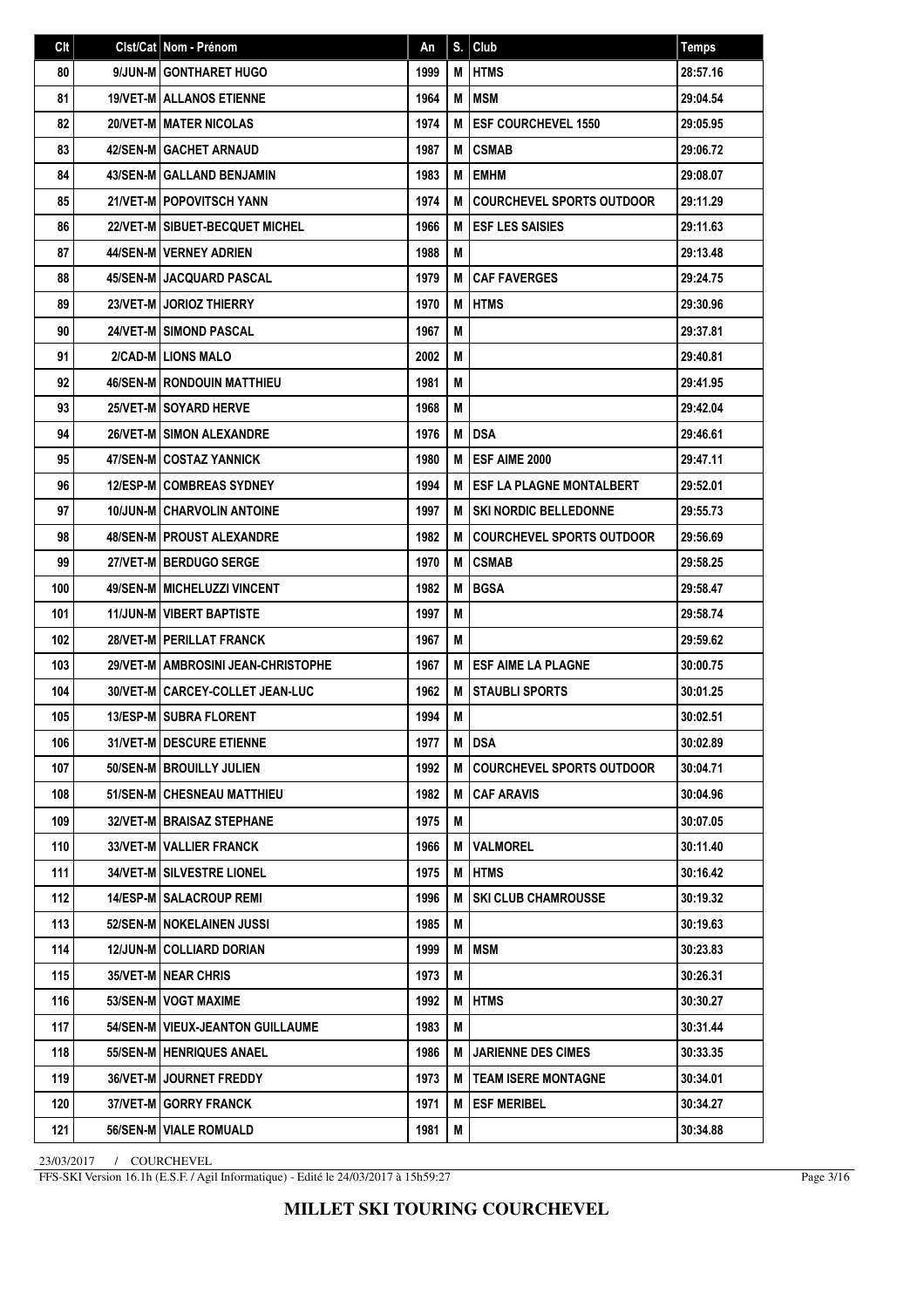| Clt | Clst/Cat   Nom - Prénom              | An   | S. | Club                             | <b>Temps</b> |
|-----|--------------------------------------|------|----|----------------------------------|--------------|
| 122 | 1/MIN-M LECERF ANAKIN                | 2003 | M  | <b>SKI CLUB MERIBEL</b>          | 30:44.56     |
| 123 | <b>38/VET-MIPROUST CHRISTOPHER</b>   | 1976 | M  | <b>JARIENNE DES CIMES</b>        | 30:49.70     |
| 124 | <b>3/CAD-M   MILESI SYLVAIN</b>      | 2001 | M  |                                  | 30:51.43     |
| 125 | <b>39/VET-M CHEDAL ANGLAY JOSEPH</b> | 1959 | M  | <b>COURCHEVEL SPORTS OUTDOOR</b> | 30:54.23     |
| 126 | 4/CAD-M CERUTTI HUGO                 | 2000 | M  | <b>HTMS</b>                      | 30:57.02     |
| 127 | 57/SEN-M I DUPESSEY-BRUN COME        | 1988 | M  |                                  | 30:57.50     |
| 128 | 58/SEN-M   DIETLIN THIBAUD           | 1988 | M  | <b>ESF COURCHEVEL 1550</b>       | 30:59.01     |
| 129 | <b>15/ESP-MIDUMAS BAPTISTE</b>       | 1995 | М  | S <sub>3V</sub>                  | 30:59.14     |
| 130 | 40/VET-M ROUSSILLON JEAN-HENRI       | 1972 | M  | <b>MAURIENNE SKI ALPINISME</b>   | 31:00.99     |
| 131 | 41/VET-M I JUILLAGUET DANIEL         | 1967 | M  | <b>COURCHEVEL SPORTS OUTDOOR</b> | 31:05.95     |
| 132 | 42/VET-M   FILLATRE JEAN-LOUIS       | 1963 | M  | <b>ESF MERIBEL</b>               | 31:08.80     |
| 133 | <b>43/VET-M LEMOINE YOANN</b>        | 1972 | M  | <b>ESF COURCHEVEL 1650</b>       | 31:10.81     |
| 134 | 59/SEN-M AZNAR JORDI                 | 1992 | M  | <b>HTMS</b>                      | 31:12.10     |
| 135 | <b>60/SEN-MIGINTER ANTHONY</b>       | 1982 | M  | <b>DYNASTAR</b>                  | 31:16.60     |
| 136 | <b>61/SEN-M   TOMASELLO MARCO</b>    | 1978 | M  |                                  | 31:18.26     |
| 137 | 62/SEN-MILIOTARD ALEXANDRE           | 1992 | M  | <b>CAF CHAMBERY</b>              | 31:18.63     |
| 138 | <b>44/VET-M   BENOIT MICHAEL</b>     | 1975 | M  | <b>ESF COURCHEVEL 1850</b>       | 31:19.49     |
| 139 | 63/SEN-M BREYSSE WILLIAM             | 1988 | M  | <b>ESF PEISEY VALLANDRY</b>      | 31:22.10     |
| 140 | <b>45/VET-MIPAYN YVES</b>            | 1958 | M  | PEISEY-VALLANDRY                 | 31:24.08     |
| 141 | <b>46/VET-M   DOMERGUE BERNARD</b>   | 1958 | M  | <b>ESF AIME 2000</b>             | 31:28.23     |
| 142 | <b>47/VET-M GERAUD XAVIER</b>        | 1972 | M  | <b>COURCHEVEL SPORTS OUTDOOR</b> | 31:28.53     |
| 143 | <b>16/ESP-MIHOERTH LUC</b>           | 1996 | M  | <b>VALMOREL</b>                  | 31:31.59     |
| 144 | <b>1/SVET-M GACHET RENE</b>          | 1955 | M  | <b>CSMAB</b>                     | 31:31.88     |
| 145 | <b>48/VET-M   FLAMMIER VINCENT</b>   | 1971 | M  | LA JARIENNE DES CIMES MAURIENN   | 31:32.31     |
| 146 | <b>49/VET-M   THOMAS JEAN-LUC</b>    | 1963 | М  |                                  | 31:38.82     |
| 147 | 64/SEN-M   DUNAND BENJAMIN           | 1980 | M  |                                  | 31:42.22     |
| 148 | 50/VET-M BERQUET RENAUD              | 1962 | M  |                                  | 31:49.41     |
| 149 | 51/VET-M   BOUCHAGE FREDERIC         | 1971 | M  | <b>ESF COURCHEVEL 1550</b>       | 31:49.91     |
| 150 | 52/VET-M CHARPENTIER CYRIL           | 1973 | M  |                                  | 31:50.28     |
| 151 | 53/VET-M BRONSTEIN DAN               | 1977 | М  | <b>COURCHEVEL SPORTS OUTDOOR</b> | 32:01.60     |
| 152 | 5/CAD-M CHAPTAL THEO                 | 2000 | M  | <b>MSM</b>                       | 32:04.91     |
| 153 | 65/SEN-M I DOMENGET GUILLAUME        | 1986 | M  | <b>CAF GI</b>                    | 32:05.86     |
| 154 | 66/SEN-M   PERRET HERVE              | 1978 | м  | <b>ESF COURCHEVEL 1850</b>       | 32:08.32     |
| 155 | <b>54/VET-M MANUS AMBROSE</b>        | 1976 | M  | <b>BUREAU GUIDE COURCHEVEL</b>   | 32:10.99     |
| 156 | 55/VET-M CONTAT LAURENT              | 1966 | M  |                                  | 32:12.27     |
| 157 | 67/SEN-M   MILLANT PIERRE-EDOUARD    | 1988 | M  | <b>CAF CHAMBERY</b>              | 32:17.16     |
| 158 | <b>56/VET-M   JAMES THOMPSON</b>     | 1977 | M  |                                  | 32:17.33     |
| 159 | 6/CAD-M COLLIARD CEDRIC              | 2000 | M  | <b>MSM</b>                       | 32:17.87     |
| 160 | 17/ESP-M   MUGNIER CLEMENT           | 1996 | M  | <b>ESF SAINTE FOY</b>            | 32:18.40     |
| 161 | 68/SEN-M SAVERYS MICHAEL             | 1981 | M  |                                  | 32:20.57     |
| 162 | 57/VET-M   CHENO CYRIL               | 1972 | M  |                                  | 32:22.06     |
| 163 | 58/VET-M CATEAU CHRISTIAN            | 1970 | M  |                                  | 32:26.48     |

FFS-SKI Version 16.1h (E.S.F. / Agil Informatique) - Edité le 24/03/2017 à 15h59:27

Page 4/16

## **MILLET SKI TOURING COURCHEVEL**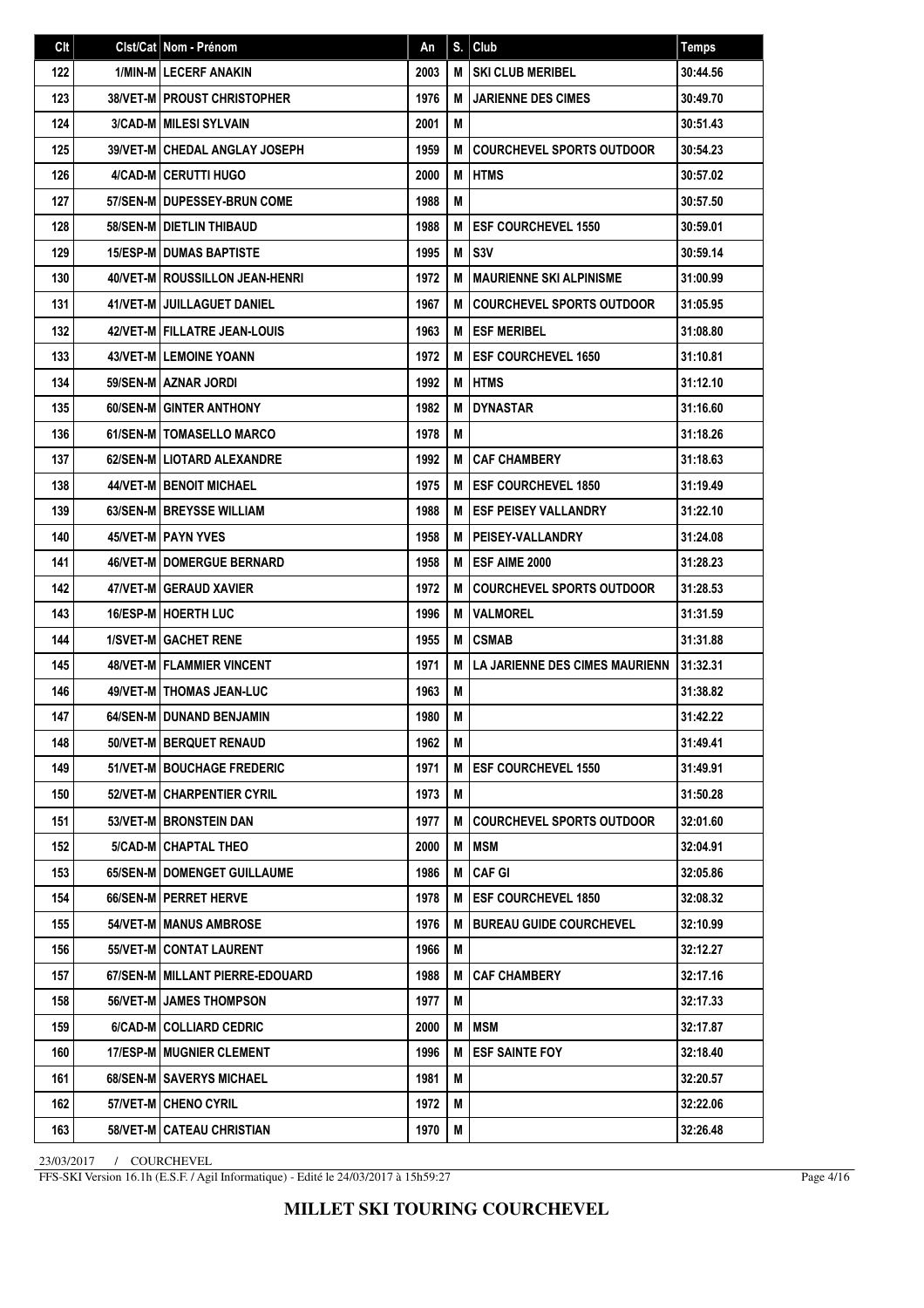| Clt | Clst/Cat Nom - Prénom                  | An   | S. | Club                               | <b>Temps</b> |
|-----|----------------------------------------|------|----|------------------------------------|--------------|
| 164 | <b>18/ESP-M   FRANCOIS JEREMIE</b>     | 1994 | M  | <b>GILBERT SPORTS MORIOND</b>      | 32:29.93     |
| 165 | 69/SEN-M THEVENIOT PETER               | 1987 | M  | <b>MSM</b>                         | 32:31.25     |
| 166 | <b>59/VET-M SCHWIRTZ LIONEL</b>        | 1972 | M  |                                    | 32:33.58     |
| 167 | 60/VET-M LAMBERT PIERRE                | 1976 | M  |                                    | 32:34.12     |
| 168 | <b>61/VET-M GRUEL FRANCK</b>           | 1970 | М  |                                    | 32:38.30     |
| 169 | 62/VET-M EQUY ARNAUD                   | 1968 | M  | <b>TEAM ISERE GRENOBLE</b>         | 32:38.32     |
| 170 | 63/VET-M ALARCON FRANCOIS              | 1962 | M  | <b>ESF VALMOREL</b>                | 32:41.19     |
| 171 | <b>70/SEN-M   BERTAGNOLES VALENTIN</b> | 1990 | М  |                                    | 32:44.13     |
| 172 | <b>71/SEN-M I DESMARGES BENJAMIN</b>   | 1981 | M  | <b>COURCHEVEL SPORTS OUTDOOR</b>   | 32:47.77     |
| 173 | <b>72/SEN-M I NOUVEAU MAXIME</b>       | 1990 | M  |                                    | 32:49.73     |
| 174 | 73/SEN-M   REIBEL JULIEN               | 1983 | M  |                                    | 32:50.98     |
| 175 | <b>74/SEN-M CASACCIA FILIPPO</b>       | 1984 | M  | <b>TEAM MARMALADE</b>              | 32:52.11     |
| 176 | 75/SEN-M SAUMADE KEVIN                 | 1980 | M  | <b>ESF COURCHEVEL 1550</b>         | 32:55.49     |
| 177 | 64/VET-M DAVID GREGORY                 | 1971 | M  | <b>MSM</b>                         | 32:58.38     |
| 178 | 7/CAD-M GONTHARET MATEO                | 2002 | M  | <b>HTAC</b>                        | 32:59.35     |
| 179 | <b>76/SEN-M CONTI GUILLAUME</b>        | 1986 | M  |                                    | 33:01.76     |
| 180 | <b>8/CAD-M ABONDANCE DYLANE</b>        | 2001 | M  | <b>MSM</b>                         | 33:02.71     |
| 181 | 77/SEN-M BERTRAND MARTIN               | 1991 | M  | <b>LES HYDROS ANNECY TRIATHLON</b> | 33:02.80     |
| 182 | <b>65/VET-MILOSSERAND ERIC</b>         | 1960 | M  | <b>CAF ARAVIS</b>                  | 33:06.48     |
| 183 | 66/VET-M   PACZKA SEBASTIEN            | 1975 | M  | <b>TRAILERS ARAVIS</b>             | 33:09.59     |
| 184 | 67/VET-M I NOMBRET MICHAEL             | 1972 | M  | <b>ALBERTVILLE</b>                 | 33:10.29     |
| 185 | 78/SEN-M   VERTHIER REMI               | 1985 | M  |                                    | 33:11.60     |
| 186 | 68/VET-M   MARSHALL KEITH              | 1966 | M  | <b>HERRY BOZ</b>                   | 33:13.43     |
| 187 | 69/VET-M LLOYD NICK                    | 1967 | M  |                                    | 33:30.14     |
| 188 | 79/SEN-M GARI CHRISTOPHE               | 1987 | М  |                                    | 33:34.08     |
| 189 | 80/SEN-M BOIS MATTHIEU                 | 1990 | M  | <b>ESF COURCHEVEL 1550</b>         | 33:39.26     |
| 190 | 70/VET-M GARNIER THIERRY               | 1965 | M  |                                    | 33:39.66     |
| 191 | 13/JUN-M EXPERT JULIAN                 | 1997 | M  |                                    | 33:43.10     |
| 192 | 9/CAD-M COTE ALIX                      | 2001 | М  | <b>ESF PEISEY VALLANDRY</b>        | 33:43.24     |
| 193 | <b>10/CAD-MIMATER HUGO</b>             | 2002 | M  |                                    | 33:45.32     |
| 194 | <b>19/ESP-M LAMY JONATHAN</b>          | 1996 | M  | <b>ESF PLAGNE AIME 2000</b>        | 33:46.94     |
| 195 | 71/VET-M   ALLAMANNO WILLIAM           | 1972 | M  | <b>JARIENNE DES CIMES</b>          | 33:47.49     |
| 196 | 72/VET-M   FRIONNET MICHEL             | 1968 | M  |                                    | 33:50.05     |
| 197 | <b>81/SEN-M CERDAN CHRISTOPHE</b>      | 1979 | М  | <b>HTMS</b>                        | 33:50.07     |
| 198 | 73/VET-M   THOMET JEAN-MARC            | 1968 | M  | <b>ESF GRAND BORNAND</b>           | 33:52.54     |
| 199 | 74/VET-M GIRARD GREGORY                | 1974 | M  |                                    | 33:52.59     |
| 200 | 75/VET-M   TOWNEND LEE                 | 1973 | M  | <b>SNOWORKS</b>                    | 33:56.64     |
| 201 | <b>76/VET-M   REGOTTAZ PHILIPPE</b>    | 1973 | M  |                                    | 33:56.93     |
| 202 | 82/SEN-M   DELATTRE BENJAMIN           | 1988 | M  |                                    | 33:58.24     |
| 203 | 83/SEN-M   FAVRE BENOIT                | 1993 | M  |                                    | 33:58.36     |
| 204 | 77/VET-M   BOISTE SEBASTIEN            | 1975 | M  | MSM                                | 33:59.47     |
| 205 | 78/VET-M CATELLA NICOLAS               | 1974 | M  | <b>CLUB DES SPORTS VALMOREL</b>    | 34:00.96     |

FFS-SKI Version 16.1h (E.S.F. / Agil Informatique) - Edité le 24/03/2017 à 15h59:27

Page 5/16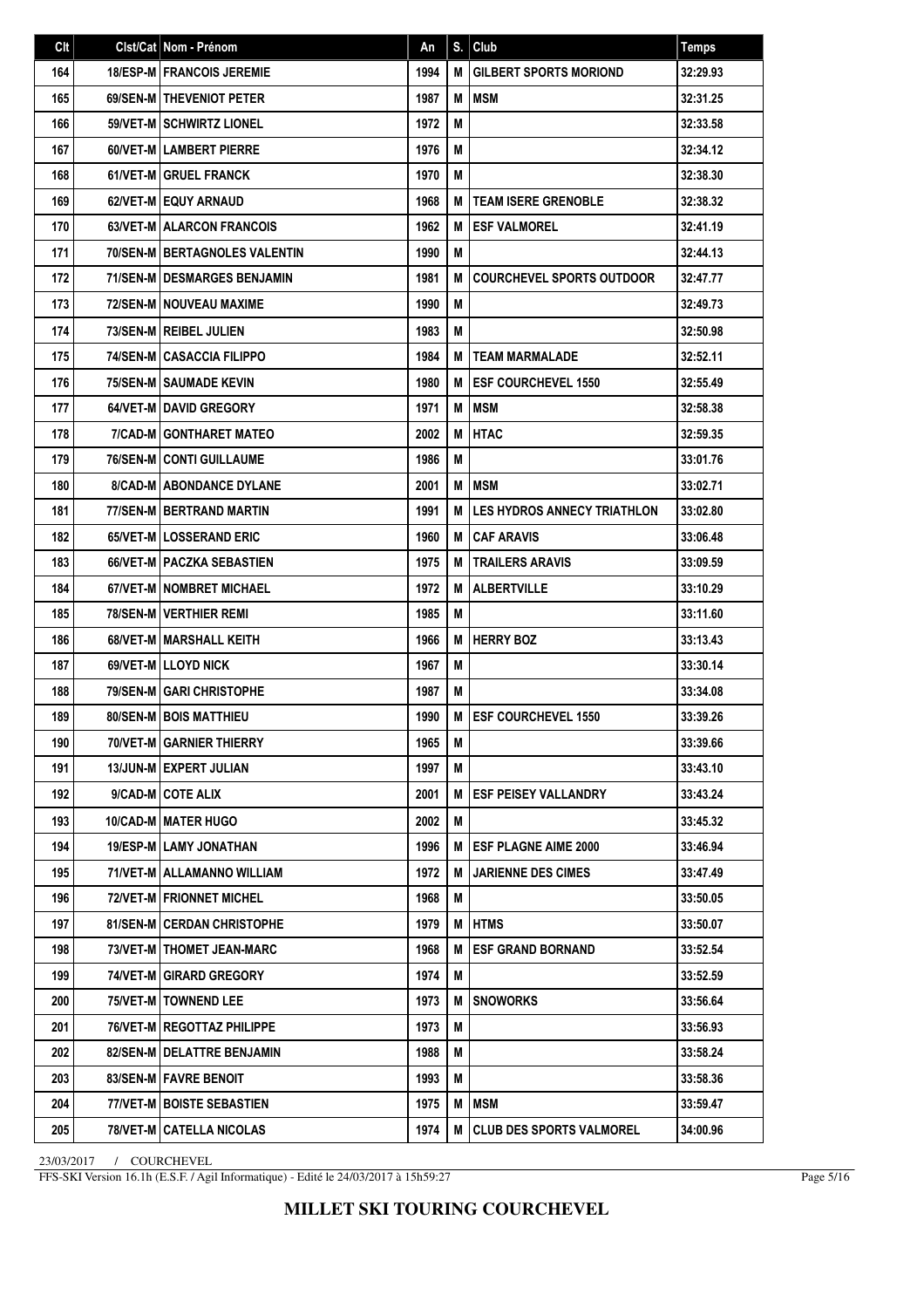| Clt | Cist/Cat   Nom - Prénom              | An   | S. | Club                              | <b>Temps</b> |
|-----|--------------------------------------|------|----|-----------------------------------|--------------|
| 206 | 84/SEN-M   RONDEAU GAETAN            | 1983 | М  |                                   | 34:08.59     |
| 207 | 20/ESP-M   RAYNAUD ADRIEN            | 1994 | М  |                                   | 34:11.03     |
| 207 | 79/VET-M   PETITJEAN ROBERT          | 1959 | M  | <b>COURCHEVEL SPORTS OUTDOOR</b>  | 34:11.03     |
| 209 | 85/SEN-M ARMIT CHRISTOPHER           | 1988 | M  |                                   | 34:15.27     |
| 210 | 80/VET-M WORSLEY STEVEN              | 1963 | М  | <b>SKIMO SCOTLAND</b>             | 34:17.33     |
| 211 | <b>86/SEN-MILEYVASTRE NANS</b>       | 1992 | М  |                                   | 34:22.03     |
| 212 | <b>81/VET-M BIRKNER RAMON</b>        | 1973 | М  |                                   | 34:23.10     |
| 213 | 87/SEN-M RUFFET BON CORPS ROMAIN     | 1981 | M  | <b>COURCHEVEL SPORTS OUTDOOR</b>  | 34:27.13     |
| 214 | <b>88/SEN-M CIPIERRE SEBASTIEN</b>   | 1987 | M  | <b>COURCHEVEL SPORTS OUTDOOR</b>  | 34:32.83     |
| 215 | 82/VET-M AVANTURIER CHRISTOPHE       | 1969 | M  | <b>TEAM ECRIN HAUTES ALPES</b>    | 34:35.88     |
| 216 | 83/VET-M QUEY LAURENT                | 1970 | М  | <b>HTMS</b>                       | 34:37.37     |
| 217 | 89/SEN-M GERARD SIMON                | 1992 | M  | <b>SNBC</b>                       | 34:38.75     |
| 218 | <b>84/VET-M   MALAVAL SEBASTIEN</b>  | 1976 | М  |                                   | 34:39.53     |
| 219 | 90/SEN-M LAMOUREUX GUILLAUME         | 1979 | М  |                                   | 34:40.22     |
| 220 | 85/VET-M   PLOCHBERGER THIERRY       | 1965 | М  | <b>CLUB DES SPORTS VALMOREL</b>   | 34:40.93     |
| 221 | 86/VET-M LAPPRAND PIERRE             | 1958 | М  | <b>CAF FAVERGES</b>               | 34:41.40     |
| 222 | 91/SEN-M GARCIA SEVERIN              | 1986 | M  | <b>CAF MHT</b>                    | 34:46.45     |
| 223 | <b>87/VET-M PEYTAVIN MARC</b>        | 1965 | М  |                                   | 34:47.32     |
| 224 | 2/SVET-M   MOTTIER SERGE             | 1954 | M  | <b>CAF ARAVIS</b>                 | 34:47.46     |
| 225 | 92/SEN-M SASSON JEREMIE              | 1993 | М  |                                   | 34:47.61     |
| 226 | <b>88/VET-M   POIRIER CHRISTOPHE</b> | 1961 | М  |                                   | 34:48.22     |
| 227 | 93/SEN-M GUILLAUMONT ROMAIN          | 1993 | М  | <b>MSM</b>                        | 34:50.77     |
| 228 | 94/SEN-M BERTHELOT NICOLAS           | 1982 | М  |                                   | 34:51.63     |
| 229 | 95/SEN-M BOISTE FLORENT              | 1990 | М  |                                   | 34:57.50     |
| 230 | 89/VET-M GIRARD GREGORY              | 1975 | M  |                                   | 35:00.29     |
| 231 | 90/VET-M I TYWONEK TOMASZ            | 1965 | М  |                                   | 35:10.15     |
| 232 | 91/VET-M   EUDIER FREDERIC           | 1962 | M  | <b>IDYNASTAR</b>                  | 35:10.33     |
| 233 | 92/VET-M   PEYTAVIN MARC             | 1965 | M  |                                   | 35:29.16     |
| 234 | 93/VET-M   PINET FREDERIC            | 1977 | M  |                                   | 35:30.61     |
| 235 | 96/SEN-M   THOLLON RONAN             | 1986 | M  | <b>DYNASTAR</b>                   | 35:31.57     |
| 236 | 94/VET-M SILVESTRE THIERRY           | 1965 | M  |                                   | 35:35.20     |
| 237 | 95/VET-M JAMINY DIDIER               | 1965 | M  |                                   | 35:37.85     |
| 238 | 97/SEN-M   BUREL ETIENNE             | 1987 | M  | <b>ESF CHAMPAGNY</b>              | 35:44.96     |
| 239 | 96/VET-M LEVEQUE ARNAUD              | 1976 | M  |                                   | 35:48.93     |
| 240 | 97/VET-M PERROTTO THIERRY            | 1973 | м  | <b>CAF VANOISE TARENTAISE</b>     | 35:50.05     |
| 241 | 98/SEN-MIGUYONNAUD NICOLAS           | 1982 | M  | <b>CAF FAVERGES</b>               | 35:53.08     |
| 242 | 98/VET-M   BLACK MARK                | 1973 | M  |                                   | 35:58.46     |
| 243 | 99/VET-M   VIALLY LAURENT            | 1974 | М  | <b>CLUB DES SPORTS COURCHEVEL</b> | 35:58.47     |
| 244 | 99/SEN-M CLAREY PIERRE-MARIE         | 1989 | M  |                                   | 35:59.70     |
| 245 | <b>100/SEN-MIFROMAGET PIERRE</b>     | 1978 | M  | <b>BGSA</b>                       | 36:00.06     |
| 246 | <b>11/CAD-M   DUCOURET BAZIL</b>     | 2002 | M  | <b>VAL VANOISE</b>                | 36:00.51     |
| 247 | 101/SEN-M   PARRINELLO LAURENT       | 1993 | M  |                                   | 36:07.13     |

FFS-SKI Version 16.1h (E.S.F. / Agil Informatique) - Edité le 24/03/2017 à 15h59:27

Page 6/16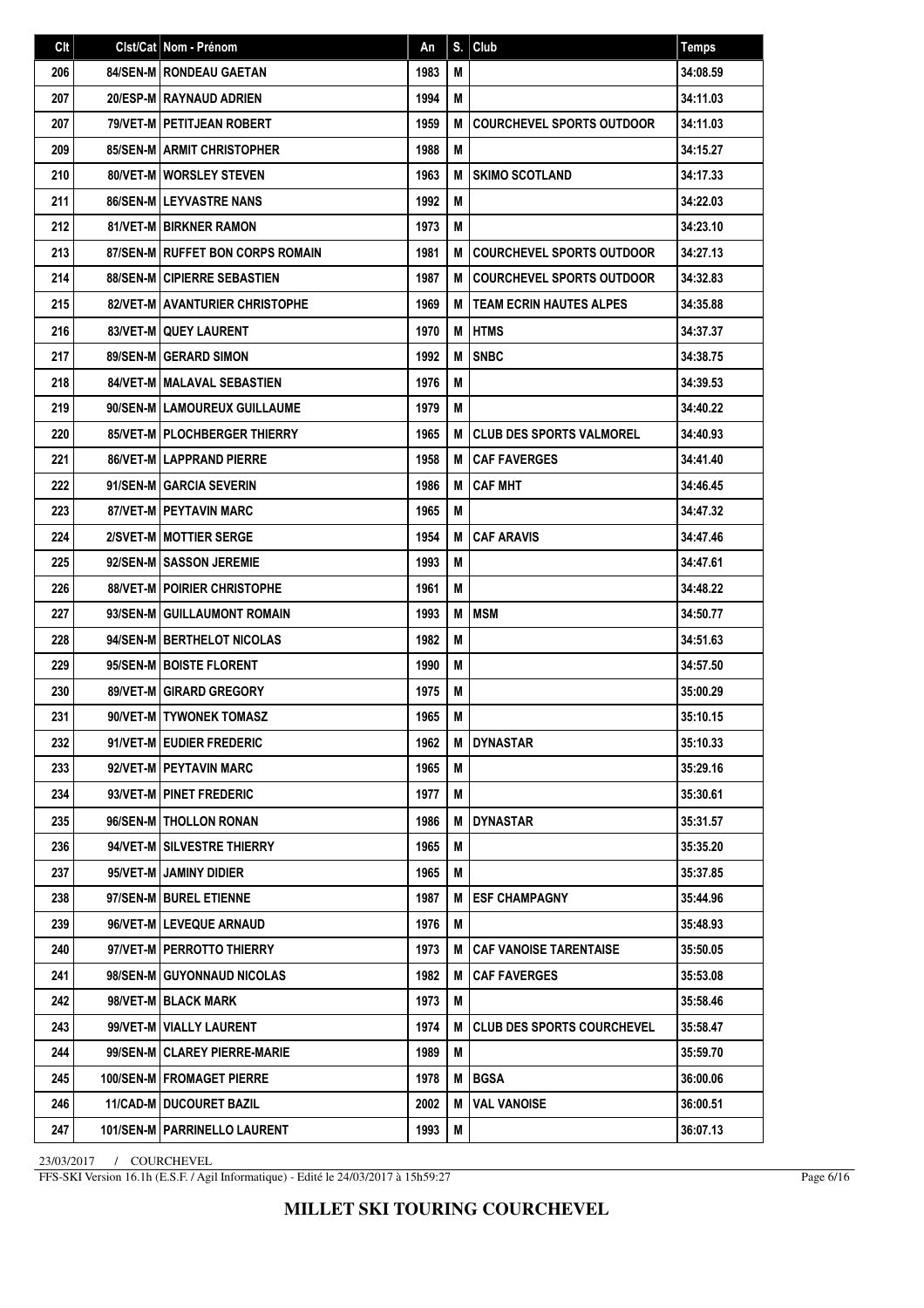| Clt | Clst/Cat Nom - Prénom                      | An   | S. | Club                             | <b>Temps</b> |
|-----|--------------------------------------------|------|----|----------------------------------|--------------|
| 248 | <b>100/VET-M HENRAS STEPHANE</b>           | 1967 | M  | <b>ESF COURCHEVEL 1550</b>       | 36:08.99     |
| 249 | <b>101/VET-M I WATSON ROBERT</b>           | 1972 | M  |                                  | 36:14.24     |
| 250 | <b>102/SEN-M   WALKER STUART</b>           | 1985 | M  |                                  | 36:17.51     |
| 251 | 103/SEN-M GUNTZ JEREMY                     | 1983 | М  | <b>ESF COURCHEVEL 1550</b>       | 36:20.26     |
| 252 | 102/VET-M COTTEREAU LAURENT                | 1972 | M  | <b>BGSA</b>                      | 36:27.25     |
| 253 | 3/SVET-M BONIN ALAIN                       | 1956 | M  |                                  | 36:28.57     |
| 254 | <b>104/SEN-M   DELANOE MORGAN</b>          | 1980 | M  | <b>ESF COURCHEVEL 1650</b>       | 36:28.68     |
| 255 | <b>12/CAD-M COTTEREAU MATHIS</b>           | 2001 | М  | <b>BGSA</b>                      | 36:34.92     |
| 256 | 105/SEN-M   GOURDET ARNAUD                 | 1979 | M  |                                  | 36:38.98     |
| 257 | <b>103/VET-M IDE RESSEGUIER NICOLAS</b>    | 1971 | M  | <b>CAF ALBERTVILLE</b>           | 36:39.21     |
| 258 | <b>104/VET-M I DURAND-TERRASSON ROLAND</b> | 1960 | M  |                                  | 36:39.38     |
| 259 | <b>105/VET-M   PACHOUD ERIC</b>            | 1963 | M  | <b>ENDURANCE GRIGNON</b>         | 36:47.02     |
| 260 | <b>106/SEN-MITYBERGHEIN LOIC</b>           | 1985 | M  | <b>COURCHEVEL SPORTS OUTDOOR</b> | 36:49.27     |
| 261 | <b>1/BEN-M   RAOULT TITOUAN</b>            | 2005 | M  | <b>SKI DE FOND BOZEL</b>         | 37:02.46     |
| 262 | <b>107/SEN-MID'AMORE GREGORY</b>           | 1993 | M  | <b>ESF LA CLUSAZ</b>             | 37:06.10     |
| 263 | <b>108/SEN-MILEROUX LEONARD</b>            | 1991 | M  | <b>ESF COURCHEVEL 1550</b>       | 37:07.07     |
| 264 | <b>109/SEN-M   DELBOS GILLES</b>           | 1980 | М  |                                  | 37:10.86     |
| 265 | 110/SEN-M GUNTZ ARTHUR                     | 1988 | M  |                                  | 37:12.52     |
| 266 | <b>106/VET-M COLLIARD JEAN-LOUIS</b>       | 1975 | М  |                                  | 37:16.66     |
| 267 | 107/VET-M   BELL JAMES                     | 1961 | М  |                                  | 37:20.42     |
| 268 | 111/SEN-M   BRUET ALEXANDRE                | 1981 | М  |                                  | 37:20.62     |
| 269 | 108/VET-M SUZANNE LUDOVIC                  | 1969 | M  | <b>MAURIENNE SKI ALPINISME</b>   | 37:26.88     |
| 270 | 13/CAD-M BERQUET ARTHUR                    | 2002 | М  |                                  | 37:27.94     |
| 271 | <b>109/VET-M JOHNSON PAUL</b>              | 1967 | M  |                                  | 37:46.76     |
| 272 | <b>110/VET-M MACKAY CHARLES</b>            | 1961 | М  |                                  | 37:48.57     |
| 273 | 111/VET-M   TRAVAILLOT OLIVIER             | 1976 | М  |                                  | 37:50.80     |
| 274 | 112/VET-M CASSFU LUDO                      | 1967 | М  |                                  | 37:51.84     |
| 275 | <b>112/SEN-M POUPON SYLVAIN</b>            | 1984 | M  | <b>CAF VANOISE TARENTAISE</b>    | 37:52.82     |
| 276 | <b>113/SEN-MIDRANSART SEBASTIEN</b>        | 1978 | M  |                                  | 37:58.01     |
| 277 | 2/BEN-M BLANC ANTONIN                      | 2006 | M  |                                  | 37:58.77     |
| 278 | 113/VET-M   DE THIERSANT PASCAL            | 1962 | M  |                                  | 38:00.51     |
| 279 | 114/VET-M   VALLEE GILLES                  | 1966 | М  |                                  | 38:04.73     |
| 280 | <b>115/VET-M DUPUY JACQUES</b>             | 1959 | M  | <b>ESF COURCHEVEL 1850</b>       | 38:12.94     |
| 281 | <b>116/VET-M I DUMOLLARD JEAN MICHEL</b>   | 1966 | М  |                                  | 38:14.40     |
| 282 | <b>117/VET-M SCHNEIDER MICHAEL</b>         | 1974 | M  |                                  | 38:15.17     |
| 283 | 14/CAD-M CHENO JULIEN                      | 2000 | М  |                                  | 38:17.06     |
| 284 | <b>118/VET-M   VITALE CRISTIANO</b>        | 1970 | M  |                                  | 38:31.54     |
| 285 | <b>15/CAD-M I SONODA THIAGO</b>            | 2001 | М  |                                  | 38:33.47     |
| 286 | 119/VET-M   CUYALA JEAN-MATHIEU            | 1967 | M  |                                  | 38:34.75     |
| 287 | 2/MIN-M JUGAND KILLIAN                     | 2003 | M  | <b>CLUB DES SPORTS VALMOREL</b>  | 38:36.14     |
| 288 | <b>114/SEN-M   TROSSAT VALERIAN</b>        | 1982 | M  |                                  | 38:44.81     |
| 289 | <b>120/VET-M   ROBINSON ANDREW</b>         | 1966 | M  | <b>COURCHEVEL SPORTS OUTDOOR</b> | 38:46.08     |

FFS-SKI Version 16.1h (E.S.F. / Agil Informatique) - Edité le 24/03/2017 à 15h59:27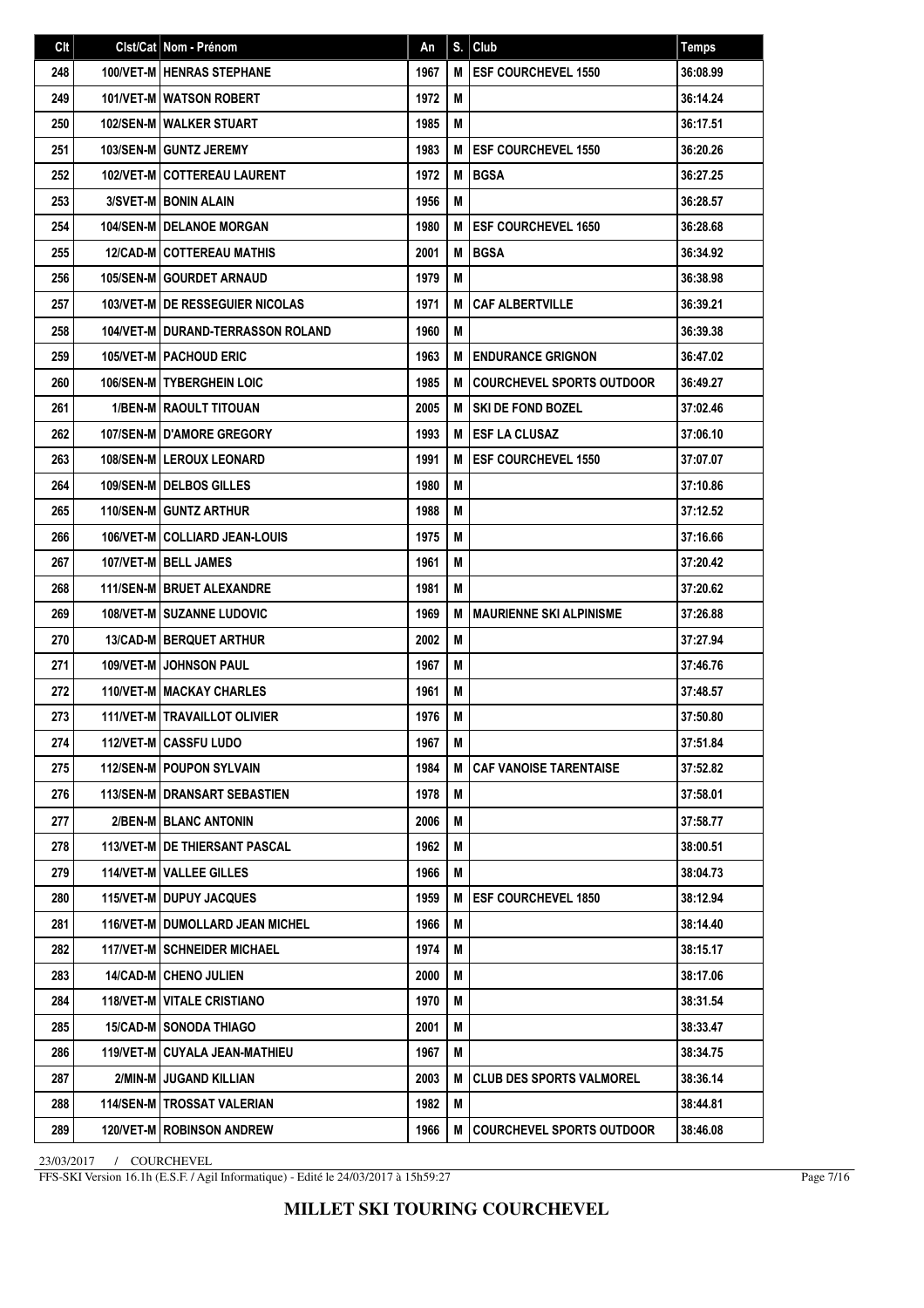| Clt | Clst/Cat   Nom - Prénom                 | An   | S. | Club                              | <b>Temps</b> |
|-----|-----------------------------------------|------|----|-----------------------------------|--------------|
| 290 | <b>121/VET-M   ALESSANDRIA ANDRE</b>    | 1964 | M  |                                   | 38:47.15     |
| 291 | <b>122/VET-M   THURIER HENRI</b>        | 1958 | М  | <b>ESF COURCHEVEL 1550</b>        | 38:47.86     |
| 292 | <b>115/SEN-M   FECHOZ CEDRIC</b>        | 1986 | M  | <b>ESF COURCHEVEL 1550</b>        | 38:54.71     |
| 293 | <b>123/VET-MIBAUDRON PASCAL</b>         | 1964 | M  | <b>USCORG</b>                     | 39:00.08     |
| 294 | <b>124/VET-M   DELINEAU EMMANUEL</b>    | 1970 | М  |                                   | 39:02.82     |
| 295 | <b>116/SEN-M I DEMONSANT CHRISTOPHE</b> | 1981 | М  |                                   | 39:03.32     |
| 296 | <b>125/VET-M   MEUNIER BRUNO</b>        | 1973 | M  | <b>USCORG</b>                     | 39:06.57     |
| 297 | <b>126/VET-M   VOGT PHILIPPE</b>        | 1962 | М  |                                   | 39:06.89     |
| 298 | 127/VET-M   DURANSSEAU JEAN-FRANCOIS    | 1969 | М  |                                   | 39:09.17     |
| 299 | 128/VET-M DI LUZIO MANU                 | 1975 | М  | <b>IPLUM</b>                      | 39:11.02     |
| 300 | <b>129/VET-MITOLON ANTHONY</b>          | 1969 | М  |                                   | 39:16.37     |
| 301 | 21/ESP-M PERES BASTIEN                  | 1994 | М  | <b>ESF CHALMOZEL</b>              | 39:18.81     |
| 302 | <b>14/JUN-M   ROMANET VICTOR</b>        | 1998 | M  | <b>CAF ALBERTVILLE</b>            | 39:23.77     |
| 303 | <b>117/SEN-M BUGNARD DELFIN</b>         | 1992 | M  |                                   | 39:24.69     |
| 304 | 118/SEN-M RUFFIER MICHEL                | 1978 | М  | <b>MSM</b>                        | 39:25.46     |
| 305 | <b>3/BEN-MILEDUC THEO</b>               | 2005 | M  | <b>CLUB DES SPORTS COURCHEVEL</b> | 39:28.48     |
| 306 | 16/CAD-M DE FERLANT CHARLY              | 2001 | M  |                                   | 39:30.01     |
| 307 | 130/VET-M   DHERVILLY PATRICK           | 1964 | M  |                                   | 39:31.82     |
| 308 | <b>119/SEN-M CONVERT THIBAULT</b>       | 1978 | M  |                                   | 39:39.66     |
| 309 | <b>131/VET-M   TOMASELLO ALESSANDRO</b> | 1974 | M  |                                   | 39:40.57     |
| 310 | <b>120/SEN-M MONNOT ANTOINE</b>         | 1987 | М  |                                   | 39:45.64     |
| 311 | 121/SEN-M MOURIC BERTRAND               | 1981 | М  |                                   | 39:54.25     |
| 312 | <b>122/SEN-M RICHARD AYMERIC</b>        | 1991 | M  |                                   | 40:04.25     |
| 313 | 123/SEN-M   BAL JEAN-BAPTISTE           | 1993 | M  |                                   | 40:10.61     |
| 314 | 132/VET-M PETRESCHI OLIVIER             | 1976 | М  |                                   | 40:13.61     |
| 315 | 133/VET-M GUILLOT LIONEL                | 1973 | M  |                                   | 40:32.02     |
| 316 | <b>124/SEN-M   BUGAND YANNICK</b>       | 1988 | M  |                                   | 40:33.20     |
| 317 | 3/MIN-M DAVID MAXIME                    | 2003 | M  | INAVES SKIS NORDIC                | 40:36.96     |
| 318 | <b>134/VET-M I BORIS KRAVNOVSKY</b>     | 1977 | M  |                                   | 40:49.15     |
| 319 | 4/SVET-M JANNI ROBERT                   | 1953 | M  | <b>ESF COURCHEVEL 1550</b>        | 40:51.72     |
| 320 | <b>125/SEN-M SAHYOUN SEBASTIEN</b>      | 1985 | M  |                                   | 40:57.52     |
| 321 | 135/VET-M   PEREIRA GEORGES             | 1972 | М  |                                   | 40:58.53     |
| 322 | <b>126/SEN-M CROSSMAN EDWARD</b>        | 1982 | M  |                                   | 41:00.54     |
| 323 | 17/CAD-M CHERRIER HUGO                  | 2002 | M  | <b>CAF VANOISE TARENTAISE</b>     | 41:05.89     |
| 324 | <b>127/SEN-M   MAURIN BAPTISTE</b>      | 1982 | M  |                                   | 41:06.25     |
| 325 | 22/ESP-M DUMONT REMI                    | 1994 | M  |                                   | 41:06.39     |
| 326 | 23/ESP-M   IMBAUD JORIS                 | 1994 | м  | <b>IESF COURCHEVEL 1550</b>       | 41:06.75     |
| 327 | 128/SEN-M   BLANC FLORENT               | 1987 | M  | <b>ESF COURCHEVEL 1850</b>        | 41:07.09     |
| 328 | <b>136/VET-M GAUCHE MATTHIEU</b>        | 1977 | M  |                                   | 41:08.72     |
| 329 | 137/VET-M BIRCH DAVID                   | 1968 | M  |                                   | 41:10.35     |
| 330 | <b>138/VET-M   RAISIN DIDIER</b>        | 1967 | М  |                                   | 41:11.11     |
| 331 | 129/SEN-M   BRIERLEY BEN                | 1979 | M  |                                   | 41:15.27     |

FFS-SKI Version 16.1h (E.S.F. / Agil Informatique) - Edité le 24/03/2017 à 15h59:27

Page 8/16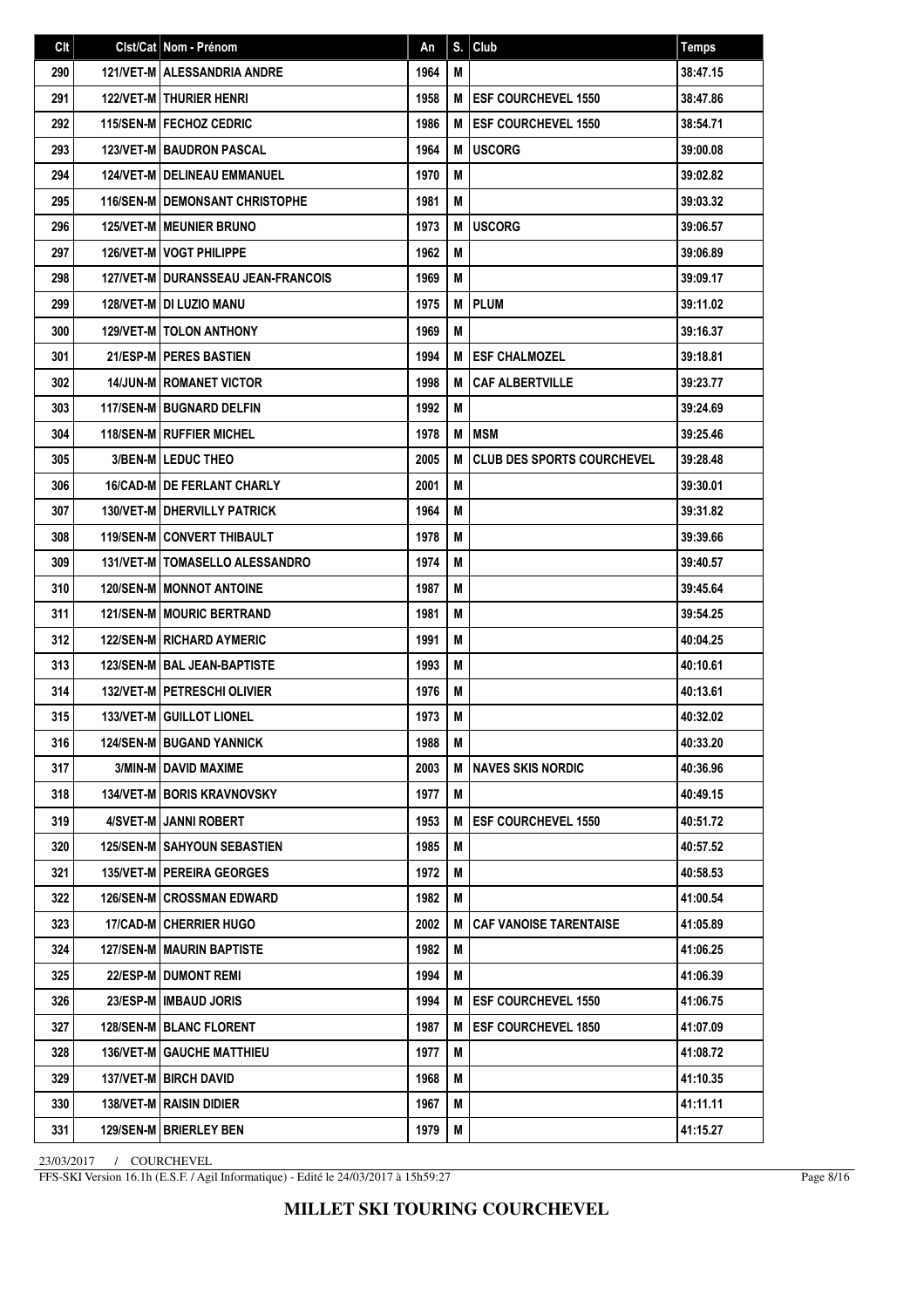| Clt | Clst/Cat Nom - Prénom                  | An   | S. | Club                             | <b>Temps</b> |
|-----|----------------------------------------|------|----|----------------------------------|--------------|
| 332 | <b>15/JUN-M LIONS TANGUY</b>           | 1999 | M  |                                  | 41:23.08     |
| 333 | <b>139/VET-M   ROCHE FABIEN</b>        | 1970 | M  |                                  | 41:27.76     |
| 334 | 130/SEN-M RIZZO LUCA                   | 1991 | M  |                                  | 41:30.94     |
| 335 | 131/SEN-M   VERNEREY PIERRE-ALEXANDRE  | 1984 | M  |                                  | 41:41.60     |
| 336 | <b>140/VET-M   MOREL PATRICE</b>       | 1969 | M  | <b>COURCHEVEL SPORTS OUTDOOR</b> | 41:42.19     |
| 337 | <b>141/VET-M   HEWITT BENJAMIN</b>     | 1970 | M  |                                  | 41:46.43     |
| 338 | <b>142/VET-M   AICH SALEM</b>          | 1965 | M  |                                  | 41:50.27     |
| 339 | <b>143/VET-M   RIVERO LAURENT</b>      | 1965 | M  |                                  | 41:50.39     |
| 340 | <b>132/SEN-M GROMIER ARNAUD</b>        | 1982 | M  |                                  | 41:53.24     |
| 341 | <b>133/SEN-MIFREDELISY JEREMY</b>      | 1987 | M  |                                  | 41:53.27     |
| 342 | <b>144/VET-M I BUSTAMANTE MANUEL</b>   | 1964 | M  | <b>ESF COURCHEVEL 1550</b>       | 42:01.93     |
| 343 | 145/VET-M RECHU JEAN-CLAUDE            | 1973 | M  | <b>TEAM JALLET</b>               | 42:02.75     |
| 344 | <b>134/SEN-M   SABIN CHRISTOPHE</b>    | 1978 | M  |                                  | 42:03.69     |
| 345 | 135/SEN-M BERCHET CLEMENT              | 1988 | М  |                                  | 42:08.49     |
| 346 | <b>136/SEN-M LABLANCHE ALEXANDRE</b>   | 1988 | M  | <b>ESF COURCHEVEL 1550</b>       | 42:09.46     |
| 347 | <b>137/SEN-M   PARENT NICOLAS</b>      | 1984 | M  | <b>PLUM</b>                      | 42:10.62     |
| 348 | <b>146/VET-M ARNAUD MAXENCE</b>        | 1977 | M  |                                  | 42:11.90     |
| 349 | <b>147/VET-M SANSON CLAUDE</b>         | 1962 | M  |                                  | 42:15.49     |
| 350 | 24/ESP-M HARRY GRANIER                 | 1995 | M  |                                  | 42:15.67     |
| 351 | 5/SVET-M   DOIX PHILIPPE               | 1947 | M  | <b>ESF COURCHEVEL 1850</b>       | 42:21.15     |
| 352 | 138/SEN-M   BOCHOLIER PIERRE-JEAN      | 1985 | M  | <b>JEUNE ET MONTAGNE</b>         | 42:22.38     |
| 353 | <b>18/CAD-M SIMON ARTHUR</b>           | 2002 | M  |                                  | 42:29.29     |
| 354 | 139/SEN-M DEYA JEREMY                  | 1989 | M  | <b>PLUM</b>                      | 42:30.51     |
| 355 | <b>148/VET-M   REYNIER JEAN-MICHEL</b> | 1967 | M  | <b>ATHLETIQUE SPORT MOUTIERS</b> | 42:38.13     |
| 356 | <b>149/VET-M   PACHOUD DENIS</b>       | 1959 | M  | <b>COURCHEVEL SPORTS OUTDOOR</b> | 42:41.26     |
| 357 | <b>150/VET-M GUICHARD CEDRIC</b>       | 1974 | M  | <b>ASEGF ESPACE AVENTURES</b>    | 42:41.89     |
| 358 | 140/SEN-M   BRUNETTI MAXIME            | 1987 | M  | CSCP                             | 42:43.71     |
| 359 | <b>151/VET-M GAULIN NICOLAS</b>        | 1973 | M  |                                  | 42:49.09     |
| 360 | <b>152/VET-M COSGROVE GRANT</b>        | 1967 | М  |                                  | 42:50.17     |
| 361 | <b>153/VET-MI ARNAUD MAXENCE</b>       | 1977 | M  |                                  | 42:54.23     |
| 362 | <b>141/SEN-M HERTAULT GREGOIRE</b>     | 1980 | M  | <b>ESF COURCHEVEL 1550</b>       | 42:54.37     |
| 363 | <b>16/JUN-M   LIONS LOIC</b>           | 1997 | M  |                                  | 43:00.29     |
| 364 | <b>19/CAD-M   HENRAS ROBIN</b>         | 2000 | M  |                                  | 43:13.12     |
| 365 | <b>154/VET-M BUXTON PAUL</b>           | 1964 | М  |                                  | 43:13.55     |
| 366 | <b>155/VET-M SYRIKOV CYRIL</b>         | 1971 | M  |                                  | 43:22.91     |
| 367 | <b>142/SEN-M   ROGGE FABRICE</b>       | 1978 | M  |                                  | 43:23.19     |
| 368 | 143/SEN-M   OTTAWAY MATT               | 1982 | M  |                                  | 43:34.63     |
| 369 | <b>144/SEN-M   MAY BERTRAND</b>        | 1981 | M  | <b>CAF MAURIENNE</b>             | 43:39.78     |
| 370 | 25/ESP-M   VAN DAMME ANTOINE           | 1994 | M  |                                  | 43:59.15     |
| 371 | <b>145/SEN-M   POISSON PIERRE</b>      | 1989 | M  | <b>IPLUM</b>                     | 43:59.63     |
| 372 | <b>146/SEN-M   BROCHARD JULIEN</b>     | 1978 | M  |                                  | 44:06.98     |
| 373 | 147/SEN-M SHARP MATT                   | 1988 | M  | <b>ESF COURCHEVEL 1550</b>       | 44:17.43     |

FFS-SKI Version 16.1h (E.S.F. / Agil Informatique) - Edité le 24/03/2017 à 15h59:27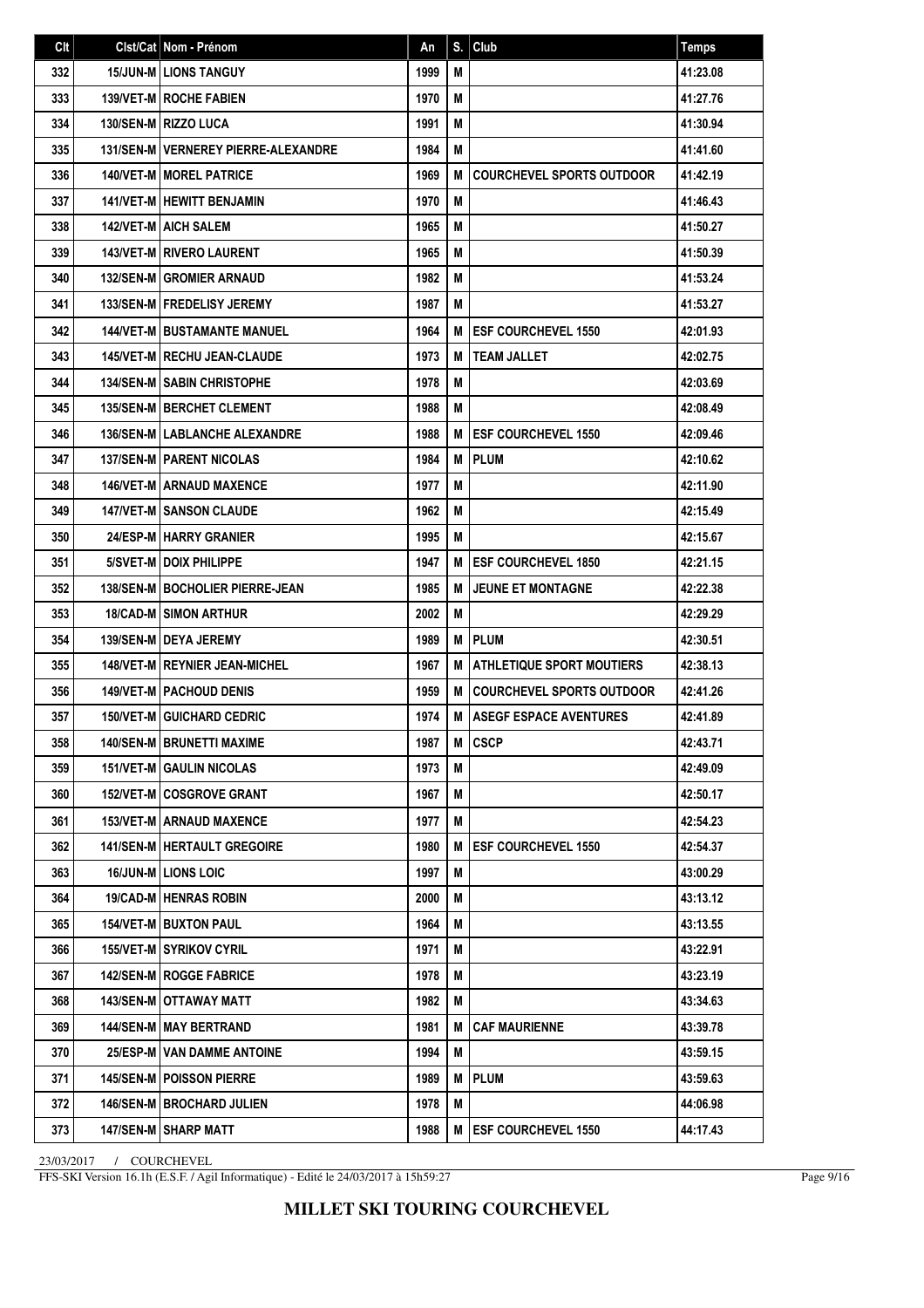| Clt | Clst/Cat Nom - Prénom                    | An   | S. | Club                             | <b>Temps</b> |
|-----|------------------------------------------|------|----|----------------------------------|--------------|
| 374 | <b>148/SEN-M   BLANC GONNET ANTHONY</b>  | 1989 | М  |                                  | 44:23.17     |
| 375 | <b>149/SEN-M GSTALAT FRANCOIS</b>        | 1980 | M  | <b>ROC PASSION</b>               | 44:25.30     |
| 376 | <b>156/VET-MIMUGNIER PHILIPPE</b>        | 1959 | M  | <b>ESF COURCHEVEL 1850</b>       | 44:26.15     |
| 377 | <b>157/VET-M MISEVRA OLEG</b>            | 1967 | M  |                                  | 44:30.47     |
| 378 | <b>158/VET-M CUMMING DAVE</b>            | 1958 | М  |                                  | 44:31.64     |
| 379 | <b>159/VET-M   MARTIN STEFAN</b>         | 1965 | М  |                                  | 44:35.89     |
| 380 | <b>150/SEN-M   MALAVAL YVAN</b>          | 1982 | М  |                                  | 44:51.23     |
| 381 | <b>151/SEN-M MUGNIER NICOLAS</b>         | 1982 | М  |                                  | 44:52.82     |
| 382 | 160/VET-M DENJEAN ERIC                   | 1969 | М  |                                  | 44:58.62     |
| 383 | 6/SVET-MIBLANC YVES                      | 1954 | M  | <b>ESF COURCHEVEL 1650</b>       | 44:59.28     |
| 384 | <b>152/SEN-M MICHEL SEBASTIEN</b>        | 1984 | M  | PLUM                             | 45:04.23     |
| 385 | 7/SVET-M   PIMKERTON LESLEY              | 1956 | М  |                                  | 45:05.11     |
| 386 | <b>153/SEN-M LINDNER THOMAS</b>          | 1989 | M  |                                  | 45:06.00     |
| 387 | <b>161/VET-M PEYTAVIN DIDIER</b>         | 1959 | М  | <b>VEO 2000</b>                  | 45:11.29     |
| 388 | <b>162/VET-MILEVY-SOUSSAN GUY THOMAS</b> | 1968 | M  |                                  | 45:13.90     |
| 389 | <b>154/SEN-M   ALESSANDRIA ARNAUD</b>    | 1993 | M  |                                  | 45:16.09     |
| 390 | <b>155/SEN-M CHARDON CEDRIC</b>          | 1981 | M  | <b>ESF COURCHEVEL 1850</b>       | 45:19.93     |
| 391 | <b>156/SEN-MIPORTENEUVE MARTIN</b>       | 1993 | М  |                                  | 45:22.97     |
| 392 | <b>163/VET-M   SARFATTI DAVID</b>        | 1969 | M  |                                  | 45:26.20     |
| 393 | <b>164/VET-M GUIGONNET JEAN-LOUIS</b>    | 1960 | M  |                                  | 45:28.38     |
| 394 | <b>165/VET-MIFONTANA FEDERLO</b>         | 1975 | М  |                                  | 45:35.99     |
| 395 | 4/BEN-M LAMBERT LINO                     | 2007 | М  |                                  | 45:40.40     |
| 396 | <b>157/SEN-M   ROCHET JEAN-STEPHANE</b>  | 1989 | М  |                                  | 45:58.06     |
| 397 | <b>158/SEN-M MUSCARA ANTHONY</b>         | 1988 | M  |                                  | 46:00.11     |
| 398 | <b>166/VET-M BUFFET XAVIER</b>           | 1961 | M  | <b>ESF VAL THORENS</b>           | 46:02.05     |
| 399 | 167/VET-M BOULET ROMAIN                  | 1976 | M  |                                  | 46:02.69     |
| 400 | 168/VET-M GEERNAERT JOHN                 | 1969 | M  |                                  | 46:02.90     |
| 401 | <b>159/SEN-M ABOULIKAM YANNICK</b>       | 1980 | M  |                                  | 46:06.74     |
| 402 | <b>169/VET-M   RADENKOVIC MARC</b>       | 1961 | M  |                                  | 46:07.80     |
| 403 | <b>170/VET-M SAUVANET THIERRY</b>        | 1961 | M  |                                  | 46:21.38     |
| 404 | 160/SEN-M   BOISSIN JEREMY               | 1990 | M  | <b>ESF COURCHEVEL 1650</b>       | 46:30.82     |
| 405 | <b>171/VET-M I DAVID FRANCK</b>          | 1961 | М  |                                  | 46:45.83     |
| 406 | 161/SEN-M   DUBOIS ERIC                  | 1989 | M  | <b>COURCHEVEL SPORTS OUTDOOR</b> | 46:52.57     |
| 407 | 172/VET-M   BIRCH GAIL                   | 1971 | М  |                                  | 46:52.78     |
| 408 | <b>173/VET-M   CHARLES CHARLY</b>        | 1971 | M  |                                  | 46:59.18     |
| 409 | 20/CAD-M DENJEAN LEO                     | 2002 | M  |                                  | 47:11.95     |
| 410 | <b>162/SEN-M   MAQUIRE KING MILES</b>    | 1990 | M  |                                  | 47:19.45     |
| 411 | <b>163/SEN-M SAVERYS ALEXANDRE</b>       | 1978 | M  |                                  | 47:28.52     |
| 412 | 174/VET-M EVRARD GUILLAUME               | 1977 | M  |                                  | 47:37.54     |
| 413 | 175/VET-M GIRAUD DAVID                   | 1976 | м  | DYNASATAR                        | 47:41.25     |
| 414 | 176/VET-M GEIBEN PHILIPPE                | 1964 | M  | <b>MILLET</b>                    | 47:42.00     |
| 415 | 177/VET-M LACAZE PIERRE                  | 1964 | M  |                                  | 47:42.43     |

FFS-SKI Version 16.1h (E.S.F. / Agil Informatique) - Edité le 24/03/2017 à 15h59:27

Page 10/16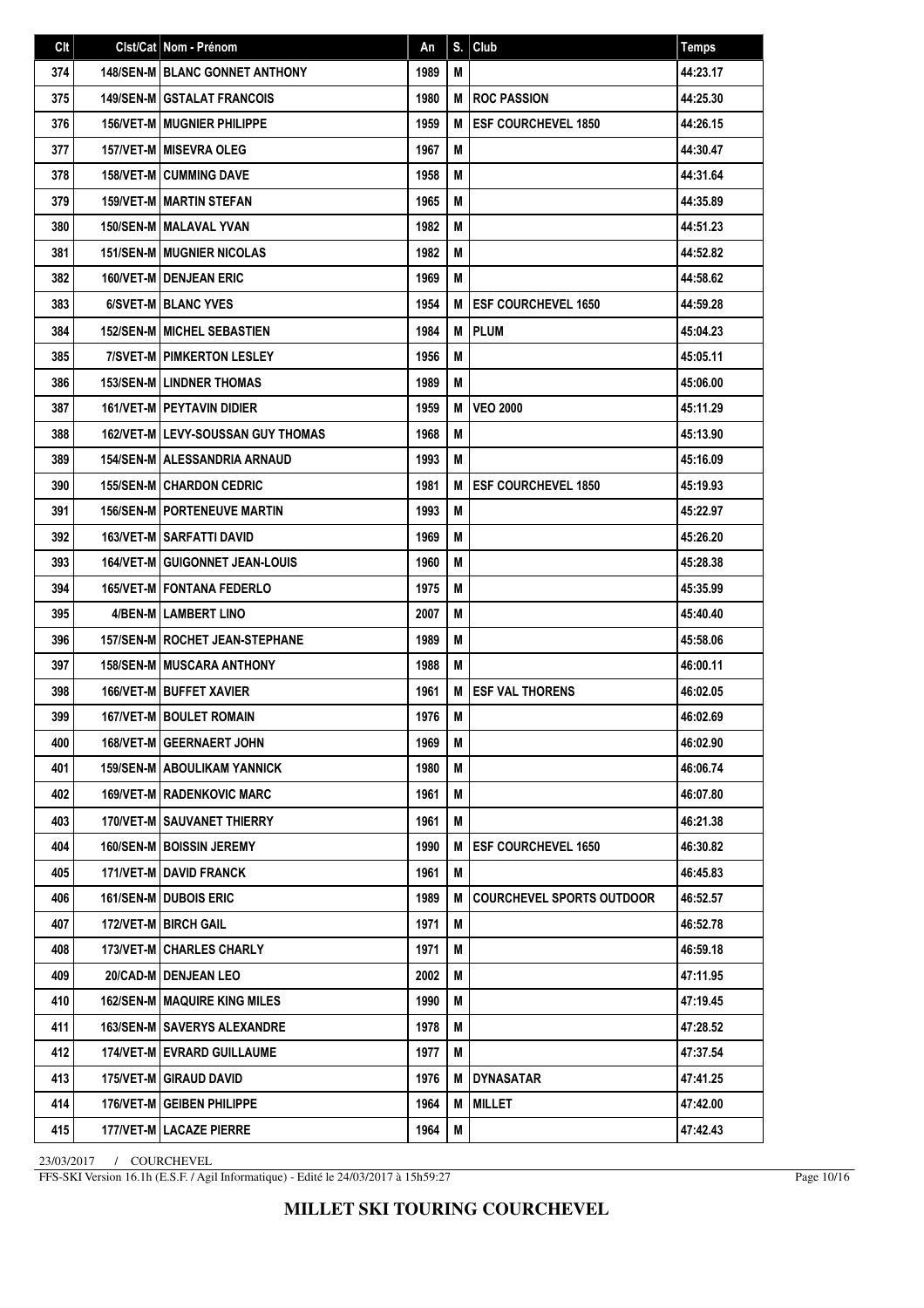| Clt | Clst/Cat Nom - Prénom                    | An   | S. | Club                            | <b>Temps</b> |
|-----|------------------------------------------|------|----|---------------------------------|--------------|
| 416 | 178/VET-M   ROBERT LOICK                 | 1971 | М  |                                 | 47:51.96     |
| 417 | <b>179/VET-M MARCOUX FLORENT</b>         | 1971 | M  |                                 | 47:56.58     |
| 418 | 21/CAD-M JUGAND HUGO                     | 2000 | M  | <b>TEAM CARIOCAR</b>            | 48:01.22     |
| 419 | <b>164/SEN-M   RICHARDS ADAIN</b>        | 1978 | M  |                                 | 48:02.60     |
| 420 | 17/JUN-M LEPERCQ MARTIN                  | 1998 | M  |                                 | 48:04.14     |
| 421 | <b>165/SEN-M I JACQUIER VINCENT</b>      | 1982 | М  |                                 | 48:05.62     |
| 422 | <b>180/VET-MIPFEND STEPHANE</b>          | 1972 | M  | <b>CAF CHAMBERY</b>             | 48:12.51     |
| 423 | <b>8/SVET-MI ETIENNE PHILIPPE</b>        | 1952 | M  |                                 | 48:21.48     |
| 424 | <b>181/VET-M GIUFFRIDA GABRIELE</b>      | 1971 | М  | <b>COURMAYER TRAILER</b>        | 48:22.43     |
| 425 | 9/SVET-M GAULD STANLEY                   | 1947 | M  |                                 | 48:23.96     |
| 426 | 182/VET-M LEBOULANGER BENOIT             | 1974 | M  |                                 | 48:37.86     |
| 427 | <b>18/JUN-M COSTES LOUIS</b>             | 1999 | M  |                                 | 48:38.14     |
| 428 | 183/VET-M   MIMRAW BENJAMIN              | 1977 | M  |                                 | 48:42.96     |
| 429 | <b>184/VET-M   NOCHEZ RENAUD</b>         | 1960 | М  |                                 | 49:15.27     |
| 430 | <b>166/SEN-MICOTTERLAZ FLORENT</b>       | 1986 | M  | <b>MILLET</b>                   | 49:31.32     |
| 431 | 26/ESP-M DERIVRY ANTOINE                 | 1996 | M  | HOTEL ALPEN RUITOR              | 49:33.51     |
| 432 | <b>167/SEN-MIDE HAUWERE PHILIP</b>       | 1982 | M  |                                 | 49:33.60     |
| 433 | <b>168/SEN-M   FERRANDO LUIGI</b>        | 1978 | M  |                                 | 49:37.52     |
| 434 | <b>169/SEN-M I TORECILLA THIBAUT</b>     | 1990 | M  | <b>MILLET</b>                   | 49:41.99     |
| 435 | <b>185/VET-M   CELLIER OLIVIER</b>       | 1972 | M  |                                 | 49:44.94     |
| 436 | 170/SEN-M   MARIN PIERRE                 | 1983 | М  | <b>MILLET</b>                   | 49:49.47     |
| 437 | 171/SEN-M LASNE DIMITRI                  | 1993 | M  |                                 | 49:52.06     |
| 438 | <b>186/VET-M   POIRIER GILLES</b>        | 1973 | M  |                                 | 49:57.25     |
| 439 | 187/VET-M   MUSCARA GUY                  | 1966 | M  |                                 | 49:58.59     |
| 440 | <b>172/SEN-M DONATIEN CAU</b>            | 1982 | M  | <b>PLUM</b>                     | 50:04.48     |
| 441 | 173/SEN-M   DE CLERCK ANTHONY            | 1980 | M  |                                 | 50:08.21     |
| 442 | 174/SEN-M   POLLET VILLARD FRANCOIS      | 1991 |    | <b>M</b> PLUM                   | 50:08.81     |
| 443 | <b>22/CAD-M   LEPERCQ LUCAS</b>          | 2001 | M  |                                 | 50:09.41     |
| 444 | 175/SEN-M   MARULLAZ VINCENT             | 1992 | M  | <b>PLUM</b>                     | 50:09.76     |
| 445 | <b>188/VET-M BERRARD JEAN-CHRISTOPHE</b> | 1965 | M  | <b>COURCHEVEL SPORTS OUDOOR</b> | 50:11.20     |
| 446 | <b>189/VET-M   TONNEAU DAVID</b>         | 1975 | M  |                                 | 50:11.97     |
| 447 | <b>190/VET-M   BERTRAND LUCAS</b>        | 1960 | M  |                                 | 50:14.63     |
| 448 | <b>176/SEN-M JAM JAM POUYECHE</b>        | 1982 | M  |                                 | 50:21.22     |
| 449 | 177/SEN-M   PRIOUR MAEL                  | 1979 | М  |                                 | 50:24.25     |
| 450 | 178/SEN-M   BRUNEL MARTIN                | 1986 | M  |                                 | 50:51.42     |
| 451 | 191/VET-M CHRETIEN FLORENT               | 1972 | M  |                                 | 50:55.58     |
| 452 | <b>192/VET-M CAYRON PIERRE</b>           | 1969 | M  |                                 | 51:00.85     |
| 453 | 179/SEN-M COSSON PIERRE                  | 1979 | М  |                                 | 51:09.46     |
| 454 | 193/VET-M GAVIGLIO VINCENT               | 1976 | M  |                                 | 51:10.67     |
| 455 | 194/VET-M   VOLVET OLIVIER               | 1963 | M  |                                 | 51:11.28     |
| 456 | 195/VET-M   ZERAH THIERRY                | 1967 | M  |                                 | 51:11.67     |
| 457 | 196/VET-M   RIOU VINCENT                 | 1972 | М  |                                 | 51:12.80     |

FFS-SKI Version 16.1h (E.S.F. / Agil Informatique) - Edité le 24/03/2017 à 15h59:27

Page 11/16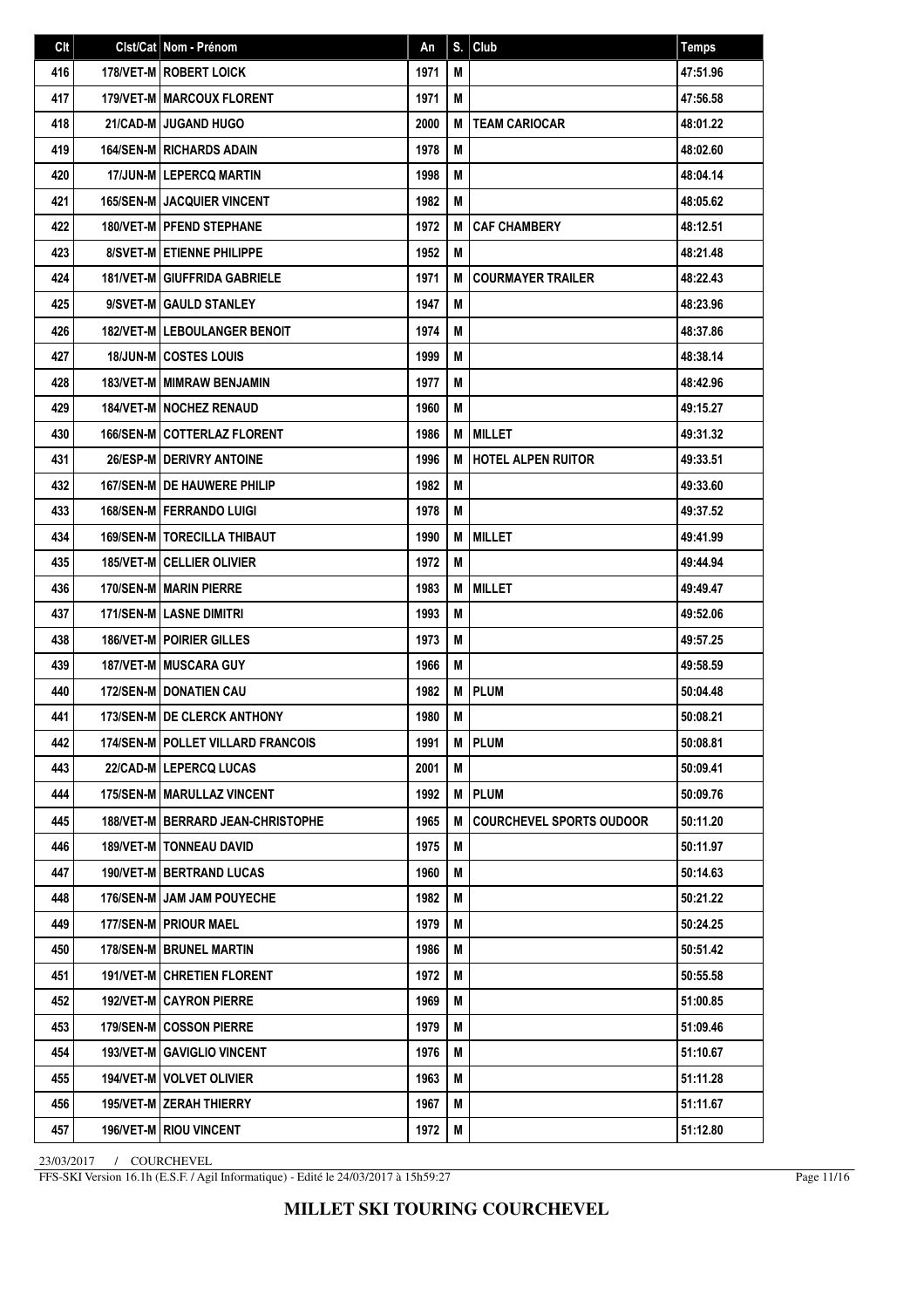| Clt | Clst/Cat Nom - Prénom               | An   | S. | Club                               | <b>Temps</b> |
|-----|-------------------------------------|------|----|------------------------------------|--------------|
| 458 | 180/SEN-M   MANET MYRIAM            | 1979 | M  |                                    | 51:19.01     |
| 459 | <b>197/VET-MICLIFFORD RYDER</b>     | 1972 | М  |                                    | 51:25.02     |
| 460 | <b>181/SEN-M BERTIN NICOLAS</b>     | 1978 | M  |                                    | 51:26.85     |
| 461 | 198/VET-M   DALBETH GRANT           | 1972 | М  |                                    | 51:32.80     |
| 462 | 199/VET-M LEMOINE LOIC              | 1968 | M  | <b>ESF COURCHEVEL 1550</b>         | 51:36.82     |
| 463 | 200/VET-M CHARDON ANDRE             | 1971 | M  |                                    | 51:37.41     |
| 464 | 23/CAD-M ZERAH NOAM                 | 2000 | М  |                                    | 51:41.21     |
| 465 | 201/VET-M GUIZIOU JEROME            | 1972 | M  |                                    | 51:42.52     |
| 466 | 202/VET-M GODIN JEAN-CHRISTOPHE     | 1968 | M  | <b>COURCHEVEL SPORTS OUTDOOR</b>   | 51:43.50     |
| 467 | 203/VET-M SPADA STEPHANE            | 1971 | M  |                                    | 51:43.53     |
| 468 | 204/VET-M ABIGNULI LAURENT          | 1972 | M  |                                    | 51:47.51     |
| 469 | 10/SVET-M   OLIVIERI JUAN           | 1957 | М  |                                    | 51:49.96     |
| 470 | <b>182/SEN-M VAISSIERE AURELIEN</b> | 1993 | M  | <b>MILLET</b>                      | 51:53.60     |
| 471 | 183/SEN-M DUPENT ANTOINE            | 1984 | M  | <b>MILLET</b>                      | 51:54.62     |
| 472 | 205/VET-M BONVIN OLIVIER            | 1958 | M  |                                    | 51:55.93     |
| 473 | <b>184/SEN-M   BONNEAUX DEODAT</b>  | 1986 | М  | <b>MILLET</b>                      | 51:57.20     |
| 474 | 206/VET-M   LUCIANO EDOUARD         | 1973 | M  | <b>ASSOCIATION DE PARALPINISME</b> | 52:00.94     |
| 475 | 185/SEN-M SOREL JEREMY              | 1983 | M  | <b>MILLET</b>                      | 52:02.12     |
| 476 | <b>186/SEN-M FAVRE NICOLAS</b>      | 1987 | M  |                                    | 52:03.80     |
| 477 | <b>19/JUN-M   VIALLY MAXENCE</b>    | 1997 | М  | <b>MSM</b>                         | 52:04.83     |
| 478 | <b>187/SEN-MIFAVRE BENOIT</b>       | 1993 | M  |                                    | 52:06.36     |
| 479 | <b>188/SEN-M CREMA AURELIEN</b>     | 1991 | М  | <b>PLUM</b>                        | 52:09.77     |
| 480 | <b>11/SVET-M BETEND DENIS</b>       | 1955 | M  | <b>CAF FAVERGES</b>                | 52:13.25     |
| 481 | <b>189/SEN-M   PHITOOZI JOMANN</b>  | 1978 | М  |                                    | 52:16.09     |
| 482 | 207/VET-M   MARFAING OLIVIER        | 1970 | М  |                                    | 52:48.28     |
| 483 | 208/VET-M   TETAZ STEPHANE          | 1969 | M  |                                    | 53:05.40     |
| 484 | 209/VET-M ANDRE JEROME              | 1970 | М  |                                    | 53:15.55     |
| 485 | 24/CAD-M ANDRE JULES                | 2000 | M  |                                    | 53:23.83     |
| 486 | 210/VET-M   FERRET PASCAL           | 1969 | M  |                                    | 53:29.00     |
| 487 | 190/SEN-M DE CLERCK GREGORY         | 1979 | M  |                                    | 53:42.43     |
| 488 | 211/VET-M PRIN GUILLAUME            | 1958 | M  | <b>ESF COURCHEVEL 1850</b>         | 53:44.75     |
| 489 | <b>12/SVET-M DE THIERSANT ERIGE</b> | 1942 | M  |                                    | 53:46.55     |
| 490 | <b>212/VET-MIMASSON FRANCOIS</b>    | 1966 | M  | <b>USCORG</b>                      | 53:51.10     |
| 491 | 213/VET-M   DASSONVILLE LAURENT     | 1969 | M  |                                    | 53:58.34     |
| 492 | 214/VET-M GAUTHIER VINCENT          | 1971 | M  |                                    | 53:58.95     |
| 493 | 215/VET-M   HESLOVIN MATTHIEU       | 1971 | M  |                                    | 54:07.75     |
| 494 | <b>191/SEN-M   OLETTO GUILLAUME</b> | 1989 | M  |                                    | 54:34.00     |
| 494 | 191/SEN-M BOROWY FLORIAN            | 1989 | М  |                                    | 54:34.00     |
| 496 | 193/SEN-M   FERVEUR JEREMY          | 1987 | М  |                                    | 54:36.39     |
| 497 | <b>194/SEN-M GROSDOIGT DAMIEN</b>   | 1984 | M  |                                    | 54:43.33     |
| 498 | <b>13/SVET-M   BOULET OLIVIER</b>   | 1949 | M  |                                    | 54:47.02     |
| 499 | 216/VET-M   THIOLLIER JEROME        | 1972 | M  |                                    | 54:54.01     |

FFS-SKI Version 16.1h (E.S.F. / Agil Informatique) - Edité le 24/03/2017 à 15h59:27

Page 12/16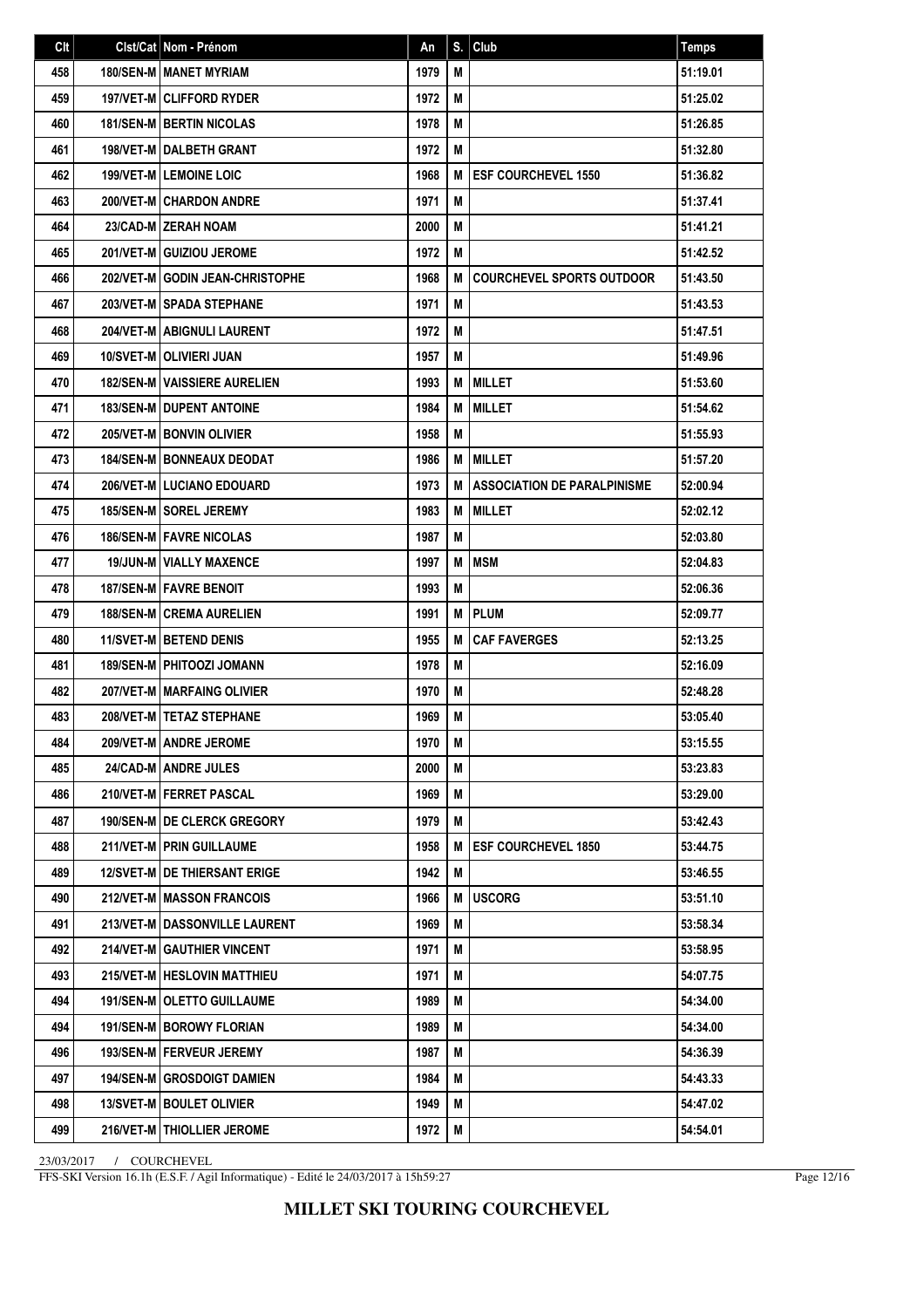| Clt | Clst/Cat   Nom - Prénom                | An   | S. | Club                              | <b>Temps</b> |
|-----|----------------------------------------|------|----|-----------------------------------|--------------|
| 500 | 217/VET-M   PURICELLI MARIANO          | 1974 | M  |                                   | 55:10.22     |
| 501 | 218/VET-M BALTHAZARD PASCAL            | 1961 | M  |                                   | 55:10.75     |
| 502 | 219/VET-M BERTRAND PIERRE              | 1958 | M  |                                   | 55:12.32     |
| 503 | <b>195/SEN-M GINON SEBASTIEN</b>       | 1978 | М  |                                   | 55:14.09     |
| 504 | <b>5/BEN-MIROBINSON FINLAY</b>         | 2006 | М  |                                   | 55:21.73     |
| 505 | 220/VET-M   FAULKNER JOHN              | 1959 | M  |                                   | 55:24.81     |
| 506 | 221/VET-M   MAGGIONI FREDERIC          | 1977 | М  | <b>FROMAGE BEAUFORT</b>           | 55:25.74     |
| 507 | 6/BEN-M   MATER LOUKA                  | 2005 | М  |                                   | 55:28.97     |
| 508 | <b>196/SEN-M   BADONNEL MORGAN</b>     | 1987 | М  |                                   | 55:33.35     |
| 509 | 222/VET-M AZAIS CHRISTOPHE             | 1969 | М  |                                   | 55:41.38     |
| 510 | <b>223/VET-MILASSUS RICHARD</b>        | 1974 | M  |                                   | 55:46.31     |
| 511 | 20/JUN-M ZERAH ELON                    | 1997 | M  |                                   | 55:47.11     |
| 512 | 197/SEN-M CASTRONARI FRANCESCO         | 1989 | M  | <b>TEAM NEW GENERATION</b>        | 55:54.05     |
| 513 | <b>198/SEN-M   BARBAGALLO GIUSEPPE</b> | 1990 | М  |                                   | 55:56.33     |
| 514 | 224/VET-M I DEAR PADOM                 | 1961 | M  |                                   | 55:56.45     |
| 515 | <b>225/VET-MILESCUME CEDRIC</b>        | 1967 | М  |                                   | 56:03.12     |
| 516 | <b>226/VET-M I DUHOUX XAVIER</b>       | 1972 | М  |                                   | 56:07.14     |
| 517 | <b>199/SEN-M AZOULAY JONATHAN</b>      | 1979 | М  |                                   | 56:07.54     |
| 518 | 227/VET-M   VEAUTE MIREILL0            | 1969 | М  |                                   | 56:11.32     |
| 519 | <b>228/VET-M   DEWITTE THOMAS</b>      | 1972 | М  |                                   | 56:17.61     |
| 520 | <b>200/SEN-MIBOUCHER CORENTIN</b>      | 1986 | М  | <b>HTMS</b>                       | 56:23.11     |
| 521 | <b>229/VET-M   PICKERING JAMES</b>     | 1966 | М  |                                   | 56:27.53     |
| 522 | <b>14/SVET-M   PERINO JEAN-LOUIS</b>   | 1951 | М  |                                   | 56:32.20     |
| 523 | <b>201/SEN-M   BERTHOLON BENJAMIN</b>  | 1981 | M  | <b>STAUBLI SPORT</b>              | 56:38.55     |
| 524 | <b>25/CAD-M   CHARLES KIM</b>          | 2001 | М  |                                   | 56:38.86     |
| 525 | 230/VET-M   RIBIERE LAURENT            | 1972 | M  | <b>HOTEL ALPEN RUITOR</b>         | 56:51.37     |
| 526 | 231/VET-M PRIMAULT SEBASTIEN           | 1973 | М  |                                   | 57:09.03     |
| 527 | 202/SEN-M   PORTANIER TONY             | 1991 | M  | <b>ESF COURCHEVEL 1550</b>        | 57:16.37     |
| 528 | 203/SEN-M GRODOIFT DAMIEN              | 1984 | М  |                                   | 57:23.41     |
| 529 | 204/SEN-M GUYON LUDOVIC                | 1980 | M  |                                   | 57:24.86     |
| 530 | 232/VET-M BINET THIERRY                | 1960 | M  | <b>CAF ALBERTVILLE</b>            | 57:26.65     |
| 531 | <b>15/SVET-M   BERTRAND GILLES</b>     | 1948 | M  |                                   | 57:41.59     |
| 532 | 233/VET-M   BONIN GILBERT              | 1958 | M  | <b>ANV</b>                        | 58:06.66     |
| 533 | <b>205/SEN-M   MERZARIO SEBASTIEN</b>  | 1982 | М  |                                   | 58:08.17     |
| 534 | 234/VET-M   ZIADI MEHDI                | 1970 | M  |                                   | 58:13.24     |
| 535 | 206/SEN-M   BENHAMOU DAN               | 1979 | M  |                                   | 58:18.04     |
| 536 | 235/VET-M ATTIAS ERIK                  | 1961 | M  | <b>CLIENT LAURENCE CHEVALLIER</b> | 58:25.41     |
| 537 | 236/VET-M   PHILIPS FRITS              | 1968 | М  |                                   | 58:30.14     |
| 538 | 21/JUN-M   CHALARD GABRIEL             | 1999 | M  |                                   | 58:31.39     |
| 539 | 237/VET-M GOYET FRANCOIS               | 1976 | M  |                                   | 58:34.72     |
| 540 | 238/VET-M   SEFERIAN JEAN-PIERRE       | 1966 | M  |                                   | 59:09.93     |
| 541 | 239/VET-M CURCIO DIDIER                | 1959 | M  |                                   | 59:17.39     |

FFS-SKI Version 16.1h (E.S.F. / Agil Informatique) - Edité le 24/03/2017 à 15h59:27

Page 13/16

**MILLET SKI TOURING COURCHEVEL**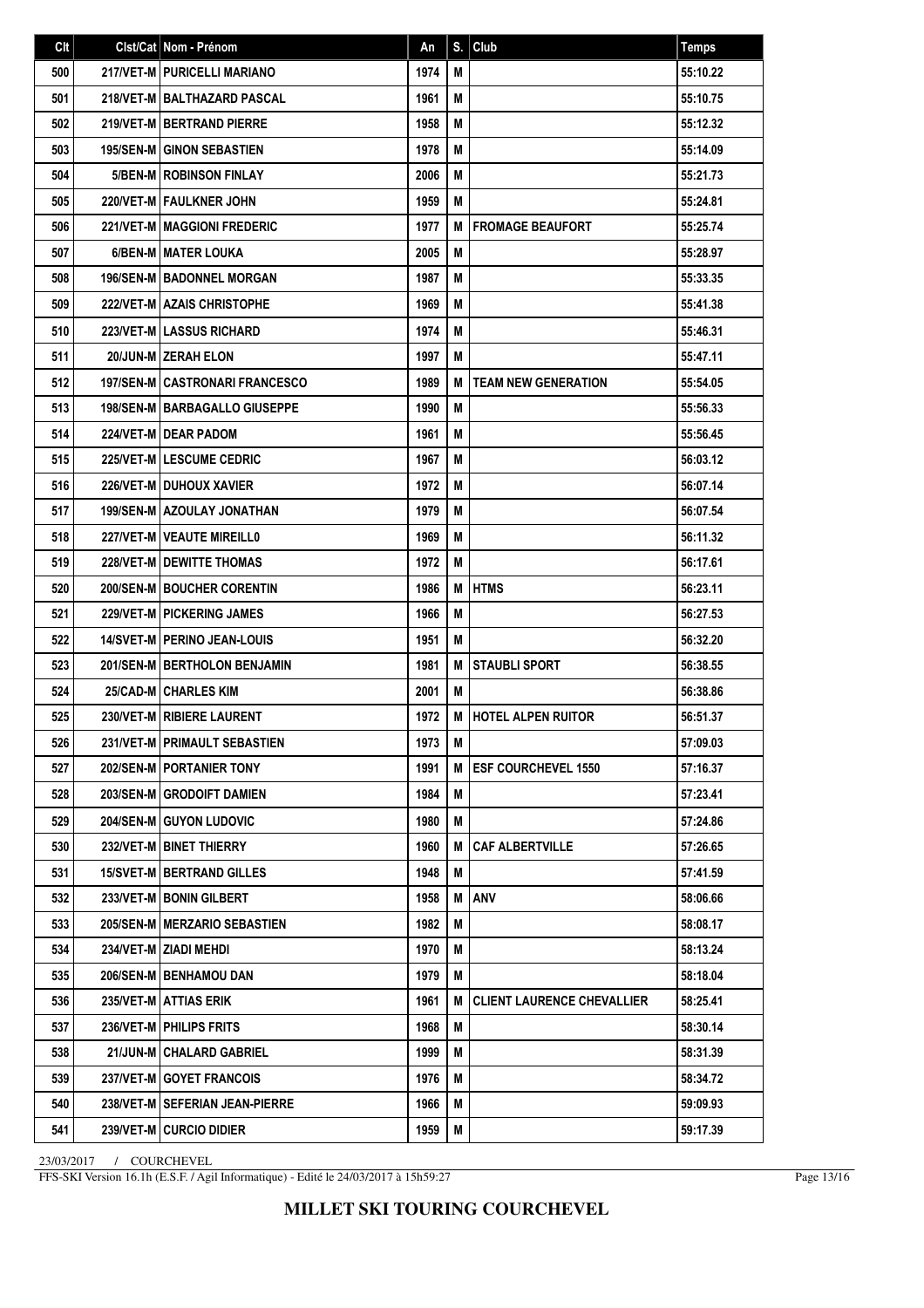| Clt | Clst/Cat Nom - Prénom                  | An   | S. | Club                              | Temps      |
|-----|----------------------------------------|------|----|-----------------------------------|------------|
| 542 | 207/SEN-M BALANDIER LOIC               | 1991 | M  |                                   | 59:27.66   |
| 543 | <b>240/VET-M   MATTHON LAURENT</b>     | 1970 | М  |                                   | 59:39.03   |
| 544 | <b>208/SEN-M BLANCHE BRUNO</b>         | 1982 | M  |                                   | 59:44.53   |
| 545 | 241/VET-M GUEL SEBASTIEN               | 1972 | M  |                                   | 59:52.82   |
| 546 | <b>26/CAD-M BRIANT SIMON</b>           | 2001 | M  |                                   | 1h00:05.56 |
| 547 | 4/MIN-M GICQUEL THIBAULT               | 2004 | М  |                                   | 1h00:07.01 |
| 548 | 242/VET-M INDRRD YSOA                  | 1971 | M  |                                   | 1h00:29.48 |
| 549 | 243/VET-M ALBANEL ARDOINAT             | 1974 | M  |                                   | 1h00:36.11 |
| 550 | 7/BEN-M GUYON LILIAN                   | 2007 | M  |                                   | 1h00:42.38 |
| 551 | 209/SEN-M   FELISAZ LOIC               | 1985 | M  | <b>PLUM</b>                       | 1h00:45.72 |
| 552 | 210/SEN-M I JOSUE BERTRAND             | 1985 | M  | <b>MSM</b>                        | 1h01:02.68 |
| 553 | <b>22/JUN-M CHEVALLIER GREGORY</b>     | 1998 | M  | <b>PLUM</b>                       | 1h01:10.37 |
| 554 | <b>244/VET-M   TIARTEE JUAN</b>        | 1973 | M  |                                   | 1h01:22.29 |
| 555 | <b>211/SEN-M CURCIO THOMAS</b>         | 1983 | М  |                                   | 1h01:33.81 |
| 556 | <b>16/SVET-M   HOUILLON YVES</b>       | 1955 | М  |                                   | 1h01:34.38 |
| 557 | <b>17/SVET-M   UBALDI FREDERIC</b>     | 1954 | M  |                                   | 1h01:40.39 |
| 558 | <b>245/VET-M   BONHOMME RAPHAEL</b>    | 1971 | M  |                                   | 1h02:12.61 |
| 559 | 246/VET-M EL JAMMAC HAYSSAM            | 1969 | M  |                                   | 1h02:14.41 |
| 560 | 247/VET-M   FELISAZ ALBERT             | 1960 | M  | <b>PLUM</b>                       | 1h02:38.90 |
| 561 | 212/SEN-M DE CLERCK JAN                | 1983 | M  |                                   | 1h02:39.99 |
| 562 | <b>248/VET-MILEBLANC BRUNO</b>         | 1969 | M  |                                   | 1h02:55.56 |
| 563 | 5/MIN-M LEBLANC RUDI                   | 2003 | M  | SKI DE FOND BOZEL                 | 1h02:55.93 |
| 564 | 213/SEN-M   MAGNANT-GAILLOU EMERIC     | 1978 | M  |                                   | 1h03:31.67 |
| 565 | 249/VET-M   CELLERIER FRANCK           | 1963 | М  |                                   | 1h04:03.38 |
| 566 | 8/BEN-M METGE TEO                      | 2007 | M  | <b>COURCHEVEL SPORTS OUTDOOR</b>  | 1h04:15.59 |
| 567 | 250/VET-M METGE DENIS                  | 1968 | M  | <b>COURCHEVEL SPORTS OUTDOOR</b>  | 1h04:18.40 |
| 568 | 251/VET-M   LECERF LAURENT             | 1971 | M  | <b>IMSM</b>                       | 1h05:03.46 |
| 569 | 6/MIN-M   DIEU MICKAEL                 | 2003 | M  |                                   | 1h05:16.13 |
| 570 | 23/JUN-M CARPANO JORIS                 | 1998 | M  | <b>PLUM</b>                       | 1h05:58.54 |
| 571 | 18/SVET-M LINTNER KARL                 | 1948 | М  |                                   | 1h06:52.03 |
| 572 | 214/SEN-M   BLEU FLORIAN               | 1990 | М  |                                   | 1h07:27.13 |
| 573 | 252/VET-M   DAVEZAC PHILIPPE           | 1958 | M  |                                   | 1h07:32.36 |
| 574 | <b>19/SVET-M   CHARDON JEAN-PIERRE</b> | 1957 | М  |                                   | 1h07:32.51 |
| 575 | 7/MIN-M GIRARD REMI                    | 2003 | M  |                                   | 1h08:21.70 |
| 576 | 253/VET-M EMONET GILLES                | 1969 | М  |                                   | 1h09:20.36 |
| 577 | 215/SEN-M   LOMBARD QUENTIN            | 1990 | M  | <b>BUREAU DES GUIDES</b>          | 1h09:28.02 |
| 578 | 216/SEN-M   DELMAU LEO                 | 1992 | M  | <b>ESF COURCHEVEL 1850</b>        | 1h09:29.28 |
| 579 | 217/SEN-M   DELEYMARIE ALEX            | 1991 | M  | <b>ESF COURCHEVEL 1850</b>        | 1h09:30.27 |
| 580 | 8/MIN-M   ROBINSON BENOIT              | 2004 | M  | <b>CLUB DES SPORTS COURCHEVEL</b> | 1h09:31.62 |
| 581 | 218/SEN-M   DROVET JEREMY              | 1991 | M  | <b>ESF COURCHEVEL 1850</b>        | 1h09:52.87 |
| 582 | <b>219/SEN-M   BONNET THOMAS</b>       | 1987 | M  |                                   | 1h09:55.66 |
| 583 | 220/SEN-M CHEDAL GAETAN                | 1993 | M  | <b>ESF COURCHEVEL 1850</b>        | 1h10:03.36 |

FFS-SKI Version 16.1h (E.S.F. / Agil Informatique) - Edité le 24/03/2017 à 15h59:27

Page 14/16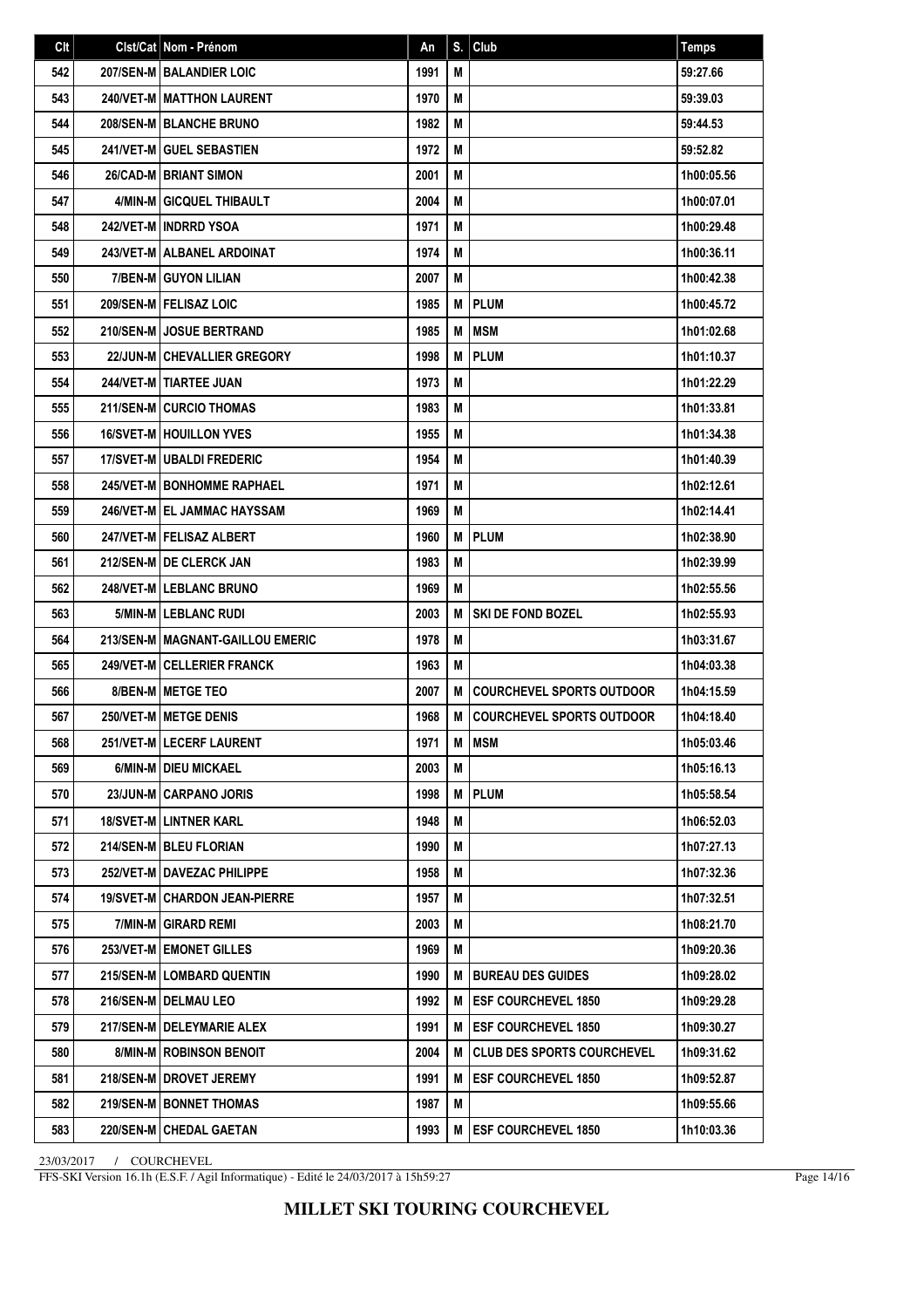| Clt |                     | Clst/Cat Nom - Prénom                   | An   | S. | Club                          | <b>Temps</b> |
|-----|---------------------|-----------------------------------------|------|----|-------------------------------|--------------|
| 584 |                     | 221/SEN-M LAFOSSE JULIEN                | 1983 | M  |                               | 1h10:09.22   |
| 585 |                     | 222/SEN-M GIRARDET ARNAUD               | 1984 | M  | <b>ESF COURCHEVEL 1850</b>    | 1h10:09.27   |
| 586 |                     | 254/VET-M GALLINA JACQUES               | 1968 | M  | <b>PLUM</b>                   | 1h10:45.75   |
| 587 |                     | 223/SEN-M GUYON JOEFFREY                | 1986 | M  |                               | 1h11:06.32   |
| 588 |                     | <b>224/SEN-M   BREUILLAC VADIM</b>      | 1980 | M  |                               | 1h11:07.06   |
| 589 |                     | 225/SEN-M MILLS XAVIER                  | 1980 | M  |                               | 1h11:10.17   |
| 590 |                     | 255/VET-M DECISIER GINO                 | 1972 | M  |                               | 1h13:42.36   |
| 591 |                     | 226/SEN-M VAN WAES PIET                 | 1980 | M  |                               | 1h14:36.83   |
| 592 |                     | 27/ESP-M   CHARDON BENJAMIN             | 1995 | M  |                               | 1h16:37.32   |
| 593 |                     | 9/BEN-M   DEBRABANDERE JACK             | 2007 | M  |                               | 1h18:40.62   |
| 594 |                     | 256/VET-M   PERNOT HENRI                | 1961 | M  |                               | 1h20:10.09   |
| 595 |                     | 227/SEN-M CARRE JEAN-RODOLPHE           | 1982 | M  |                               | 1h21:43.59   |
| 596 |                     | 24/JUN-M   IBANEZ KEANU                 | 1997 | M  | <b>HOTEL ALPEN RUITOR</b>     | 1h24:45.56   |
| 597 |                     | 228/SEN-M LAGRANGE GERMAIN              | 1981 | M  | <b>HOTEL ALPEN RUITOR</b>     | 1h25:33.45   |
| 598 |                     | 25/JUN-M   RENAUD LOUIS ANTOINE         | 1998 | M  | <b>HOTEL ALPEN RUITOR</b>     | 1h26:05.27   |
| 599 |                     | 229/SEN-M LAUREND KEVIN                 | 1987 | M  | <b>HOTEL ALPEN RUITOR</b>     | 1h27:26.95   |
| 600 |                     | 230/SEN-M AMBRE ARNAUD                  | 1988 | M  | <b>HOTEL ALPEN RUITOR</b>     | 1h28:13.92   |
| 601 |                     | 257/VET-M   ROUGET LAURENT              | 1969 | M  |                               | 1h39:06.08   |
| 602 |                     | 258/VET-M O MAIB RAMZI                  | 1963 | M  |                               | 1h39:38.80   |
|     | <b>ABANDONS (3)</b> |                                         |      |    |                               |              |
|     |                     | <b>/VET-M LEPERCQ FRANCOIS</b>          | 1960 | M  |                               | Abd          |
|     |                     | /SEN-M   DEBUCQUOY JONATHAN             | 1982 | M  |                               | Abd          |
|     |                     | <b>NET-M MAGNIER CHRISTOPHE</b>         | 1967 | M  |                               | Abd          |
|     | <b>ABSENTS (31)</b> |                                         |      |    |                               |              |
|     |                     | <b>NET-M BOUVARD HERVE</b>              | 1969 | M  | <b>R'COURCHEVEL</b>           | Abs          |
|     |                     | <b>/SVET-M DELACQUIS SERGE</b>          | 1957 | М  | <b>DYNASTAR</b>               | Abs          |
|     |                     | /SEN-M BULTEAU PAUL                     | 1992 | M  |                               | Abs          |
|     |                     | <b>/VET-M   MEYRIEUX FRANCK</b>         | 1968 | М  |                               | Abs          |
|     |                     | /SVET-M   MONGELLAZ ARMAND              | 1955 | M  |                               | Abs          |
|     |                     | /BEN-M   PETRACIN ANTONIN               | 2007 | M  |                               | Abs          |
|     |                     | /SVET-M GORIN YVES MARIE                | 1954 | M  | <b>IFFCAM</b>                 | Abs          |
|     |                     | <b>NET-M BARIOZ DIDIER</b>              | 1958 | M  |                               | Abs          |
|     |                     | <b>/VET-MIRAYNAUD NICOLAS</b>           | 1971 |    | <b>MIFFCAM</b>                | Abs          |
|     |                     | <b>NET-M FONTENIT FREDERIC</b>          | 1972 | м  | <b>IQUEST</b>                 | Abs          |
|     |                     | <b>/VET-M GILLET FRANCIS</b>            | 1966 |    | M   MAURIENNE SKI ALPINISME   | Abs          |
|     |                     | <b>/SEN-M   ROZIERE CEDRIC</b>          | 1978 |    | M <b>IESF COURCHEVEL 1850</b> | Abs          |
|     |                     | <b>/VET-M   RUFFIER-LANCHE JEAN-LUC</b> | 1967 | М  | <b>ESF COURCHEVEL 1550</b>    | Abs          |
|     |                     | <b>NET-M CHATELARD LIONEL</b>           | 1973 | M  |                               | Abs          |
|     |                     | /VET-M SINGH ATMA                       | 1959 |    | M ATMA.SKI                    | Abs          |
|     |                     | /VET-M CHARVIN JEAN-FRANCOIS            | 1960 | м  | <b>IDYNASTAR</b>              | Abs          |
|     |                     | <b>/SEN-MIBLERY JEAN-FRANCOIS</b>       | 1989 | M  | <b>IPIEPS</b>                 | Abs          |
|     |                     | <b>NET-MITOGNET CHRISTOPHE</b>          | 1970 | м  | <b>SAVOIE HELICOPTERES</b>    | Abs          |

FFS-SKI Version 16.1h (E.S.F. / Agil Informatique) - Edité le 24/03/2017 à 15h59:27

Page 15/16